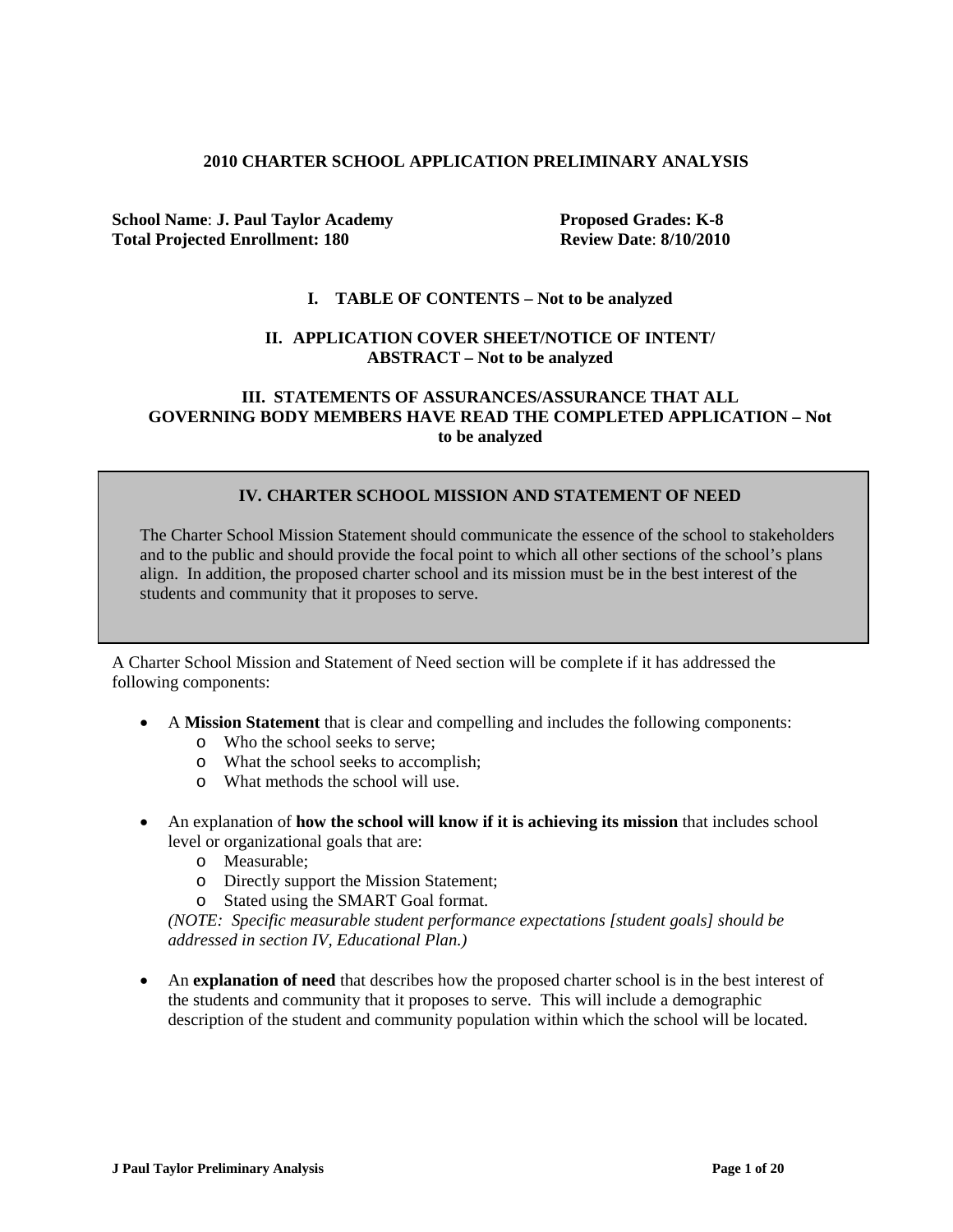| ANALIBID. CHARTER BCHOOL MIBBION AND BIATEMENT OF NEED                                                                                                                                                                                                                                                                                                                                                                                                                                                                                                               |           |  |
|----------------------------------------------------------------------------------------------------------------------------------------------------------------------------------------------------------------------------------------------------------------------------------------------------------------------------------------------------------------------------------------------------------------------------------------------------------------------------------------------------------------------------------------------------------------------|-----------|--|
| Criteria Not Sufficiently Addressed, Concerns & Additional                                                                                                                                                                                                                                                                                                                                                                                                                                                                                                           | Reference |  |
| <b>Questions</b>                                                                                                                                                                                                                                                                                                                                                                                                                                                                                                                                                     |           |  |
| <b>Mission Statement</b>                                                                                                                                                                                                                                                                                                                                                                                                                                                                                                                                             |           |  |
| <b>Achievement of Mission/Goals</b><br>Some of the criteria that will be used to measure Administrative<br>School Goal #2 are provided, but significant detail that<br>identifies a clear metric to measure staff development results<br>and time-specific/target dates for completion are missing. The<br>data to be collected is missing. Also, this goal fails to provide<br>clear measures in the areas of staff development for Project<br>Based Learning, mastery based grading, and Love and Logic,<br>which was cited to help the School achieve its goal of | Page 17   |  |
| increasing diversity.<br>Some of the criteria that will be used to measure Administrative<br>School Goal #4 are provided, but it fails to identify a clear<br>metric to measure increased student diversity that reflects the<br>ethnic and socio-economic diversity of Las Cruces. The data to<br>be collected is missing.                                                                                                                                                                                                                                          | Page 17   |  |
| <b>Explanation of Need</b>                                                                                                                                                                                                                                                                                                                                                                                                                                                                                                                                           |           |  |

# **ANALYSIS: CHARTER SCHOOL MISSION AND STATEMENT OF NEED**

# **CHARTER SCHOOL MISSION AND STATEMENT OF NEED SUMMARY**

Please summarize your analysis of the Mission and Statement of Need section of the school's application. Your summary should reflect your overall impression of the section as presented.

|           | <b>Summary Analysis</b>                                                                                                                                                                                                                                                                                                                                                                                                                                                                     |
|-----------|---------------------------------------------------------------------------------------------------------------------------------------------------------------------------------------------------------------------------------------------------------------------------------------------------------------------------------------------------------------------------------------------------------------------------------------------------------------------------------------------|
| $\bullet$ | The application presents a clear, succinct, and compelling mission statement that distinctly<br>communicates the essence of its school to stakeholders and to the public, and this mission<br>provides the focal point for alignment. The explanation of need presented offers a<br>comprehensible description for how JTPA provides a practical option that is in the best<br>interest of the students that it proposes to serve.                                                          |
| $\bullet$ | The school has identified organizational/administrative goals that are well-aligned to its<br>mission, and some of the criteria that will be used to measure Administrative Goals #2 and<br>#4 are presented. However, Administrative Goals #2 and 4 lack significant detail that<br>adequately meets all of the criteria requested for SMART goals. Specifically, clear metrics<br>to help the school measure progress/success and the data to be collected for both goals are<br>missing. |
| $\bullet$ | Research presented supports the benefits of smaller class sizes and the academic, social, and<br>problem-solving skills benefits found in this educational model.                                                                                                                                                                                                                                                                                                                           |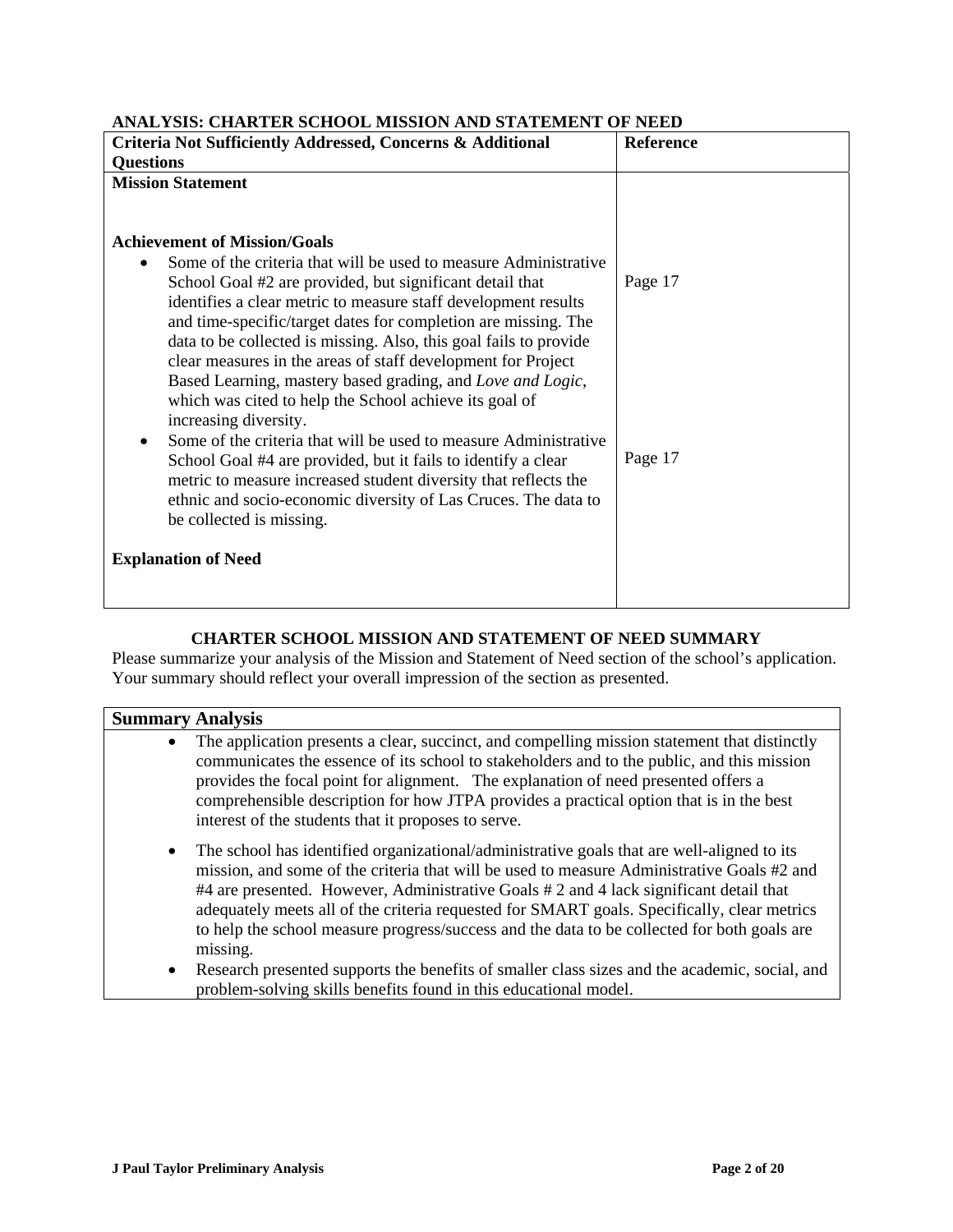## **V. EDUCATIONAL PLAN**

The educational plan should describe who the school expects to serve; what the students will achieve; how they will achieve it; and how the school will evaluate performance. It should provide a clear picture of what a student who attends the school will experience in terms of educational climate, structure, materials, schedule, assessment and outcomes.

### **A. CURRICULUM FRAMEWORK**

The New Mexico Content Standards, Benchmarks and Performance Standards provide the content requirements and expectations for students in all public schools. The description of the curriculum should provide a sense not only of what the school will teach but also of how and why. (*NOTE: Refer to the Glossary of Terms Used in the Application, last two pages of this document, to assist in the analysis of this section.)*

A description of the Curriculum Framework will be complete if it has addressed the following components:

### **1. Philosophy and Approach to Instruction:**

- A description of the educational philosophy and curricular approach of the proposed school.
- A description of why the particular educational philosophy and/or approach were selected.
- Documentation, research, and/or a rationale that supports the educational philosophy and curricular approach.
- An explanation of why the educational philosophy and/or approach is/are likely to result in improved educational performance of students.
- A description of how the educational philosophy and/or approach align with the school's mission and student needs.

### **2. Description of the Curriculum**

- **If the curriculum has already been selected/developed:** A detailed description of the curriculum that includes a scope and sequence.
- If the curriculum has yet to be developed: A description of the proposed curriculum and a specific plan for its development that will include a scope and sequence. The development plan should include a description of the process, a timeline, and resources (including staffing) to be utilized.

# **3. Alignment with NM Standards**

- A copy of the alignment document if it was completed, **OR**
- If the alignment has not been completed, a description of the process and a specific timeline to be used for aligning the curriculum with the New Mexico Standards.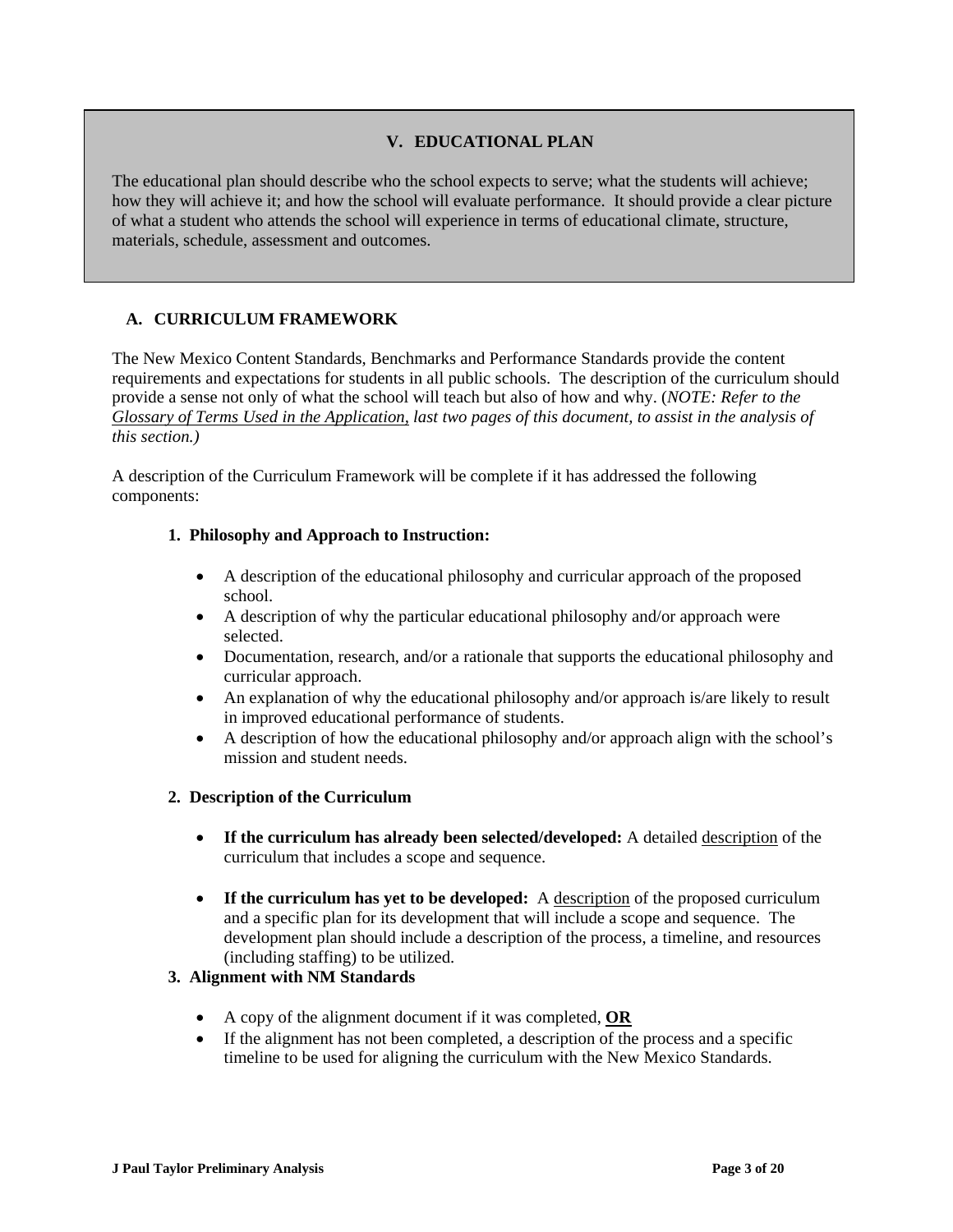### **4. Strategies and Methods:**

- A description of the strategies and methods to be used in delivering the curriculum.
- An explanation of how the curriculum will address students' needs and assist students in reaching the NM Standards. *(NOTE: Students with special needs, including students who require bilingual education, special education or are limited English proficient, should be addressed in Subsection D: Special Populations)*
- $\bullet$   $\Delta$  descriptive example of the curricular strategies and methods in action in the classroom.
- A description of professional development that may be necessary for implementation of the strategies and methods to be used in delivering the curriculum.

### **ANALYSIS: EDUCATIONAL PHILOSOPHY AND APPROACH TO INSTRUCTION**

| Criteria Not Sufficiently Addressed, Concerns & Additional                                                                                                                                                                                                                                                                                                                                                                                          | <b>Reference</b>   |
|-----------------------------------------------------------------------------------------------------------------------------------------------------------------------------------------------------------------------------------------------------------------------------------------------------------------------------------------------------------------------------------------------------------------------------------------------------|--------------------|
| <b>Questions</b>                                                                                                                                                                                                                                                                                                                                                                                                                                    |                    |
| Philosophy and Approach to Instruction                                                                                                                                                                                                                                                                                                                                                                                                              |                    |
| Significant detail and important additional information are<br>missing to explain how the curriculum will focus on mastery of<br>basic competencies, what these competencies are, for which<br>grades/courses/subjects, and what evidence will exist to<br>demonstrate mastery.                                                                                                                                                                     | Pages 20, 25       |
| Significant detail and important additional information are<br>$\bullet$<br>missing to explain how this school's dual language program<br>will embrace a full Bilingual Program to include transition,<br>maintenance, etc.                                                                                                                                                                                                                         | Page 23            |
| The philosophy and approach to instruction described in this<br>$\bullet$<br>application lack significant detail and focus on the instructional<br>delivery of Science, Health, Social Studies, PE, Music, and<br>Arts.                                                                                                                                                                                                                             | Pages 42-44        |
| <b>Description of the Curriculum</b>                                                                                                                                                                                                                                                                                                                                                                                                                |                    |
| Significant and meaningful detail is lacking about the<br>curriculum for grades 4-8 and it is not clear how all classes will<br>be taught by an appropriately licensed/certified teacher of<br>record. The application does not explain how grades 4-8 will<br>be instructed in the following required subject areas:<br>communication skills, New Mexico History, geography, health<br>education, and PE. The NMSU letter of support suggests that | Pages 34-39        |
| pre-service teachers may be teaching Music and PE, courses<br>which require a highly-qualified, licensed teacher.                                                                                                                                                                                                                                                                                                                                   | Pages 26-27        |
| The curricula descriptions and implementation plan for required<br>$\bullet$<br>Science, Health, and Social Studies curricula address some of<br>the criteria but lack meaningful detail and require important<br>additional information to be reasonably comprehensive.<br>Curricula descriptions for elective courses are missing. A Dual                                                                                                         | Pages 28-39 and 43 |
| Language curriculum is missing.<br>The description of teacher/staff professional development lacks<br>$\bullet$<br>significant detail and important information to indicate what<br>Science, Health, and Social Studies training opportunities,<br>expectations, and methodologies for including these subject                                                                                                                                      | Pages 45-46        |
| areas in the project-based components of this School's proposed                                                                                                                                                                                                                                                                                                                                                                                     |                    |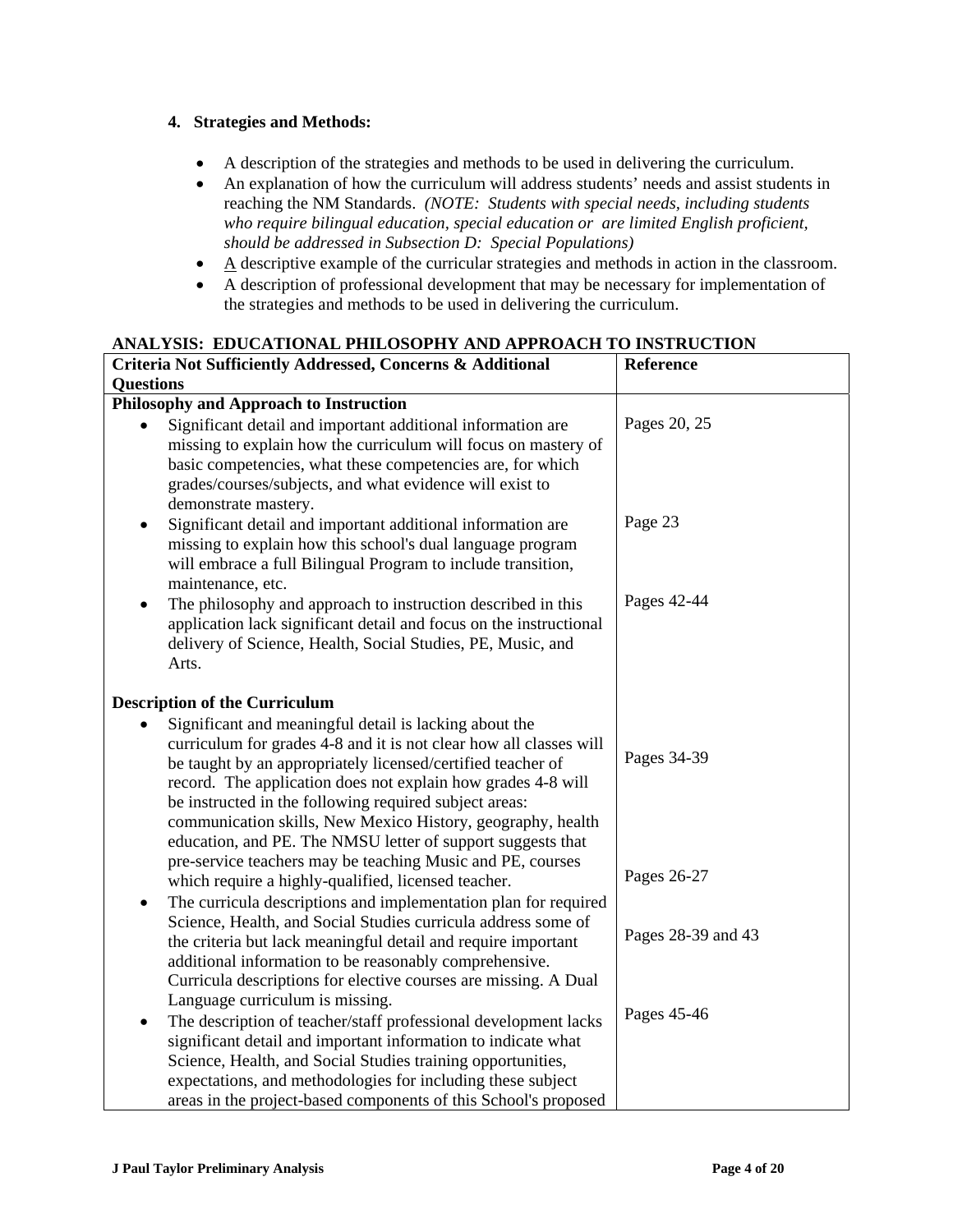| educational program will be.                                                     |             |
|----------------------------------------------------------------------------------|-------------|
| Teacher professional development to address training for<br>$\bullet$            | Pages 45-46 |
| delivering computer-based instruction is missing.                                |             |
| Curricula for elective courses/programs, such as music, art, and<br>$\bullet$    | Pages 28-39 |
| computers/technology are missing.                                                |             |
| This section has omitted information and significant detail to<br>$\bullet$      |             |
| describe how the school will comply with developing required                     | Page 42     |
| Next Step Plans for 8th grade students.                                          |             |
|                                                                                  |             |
|                                                                                  |             |
| <b>Alignment with NM Standards</b>                                               |             |
| This plan lacks meaningful detail to clearly demonstrate how the                 | Pages 39-42 |
| creative, student-driven projects will be developed and aligned to meet          |             |
| all required K-8 grade-level and course NM content and performance<br>standards. |             |
|                                                                                  |             |
| <b>Strategies and Methods</b>                                                    |             |
| The plan cites that the afternoon block will provide for the                     |             |
| development of science, health, social studies, and arts                         | Page 42     |
| standards and benchmarks. Significant detail is lacking to                       |             |
| describe the specific strategies and methods to be used and how                  |             |
| cross-subject integration will occur.                                            |             |
| The strategies and methods for delivering the dual language<br>٠                 | Page 42     |
| component within this educational plan lack significant detail.                  |             |
| Strategies and methods for the instructional delivery in the<br>$\bullet$        |             |
| multi-grade level student groupings' lack meaningful detail and                  |             |
| require important additional information to be reasonably                        | Page 42     |
| comprehensive.                                                                   |             |

# **B. EDUCATIONAL PROGRAM**

The educational program should support the school's educational plan. A description of the educational program will be complete if it has addressed the following components:

### **1. Length of School Day and School Year:**

- The proposed length of the school day, including the number of instructional hours;
- The proposed length of the school year, including number of days and total number of instructional hours;
- A description of how the proposed length of the school day and school year support the Educational Plan.

# **2. Grade Levels, Class Size and Projected Enrollment:**

• The grade levels the charter school proposes to serve;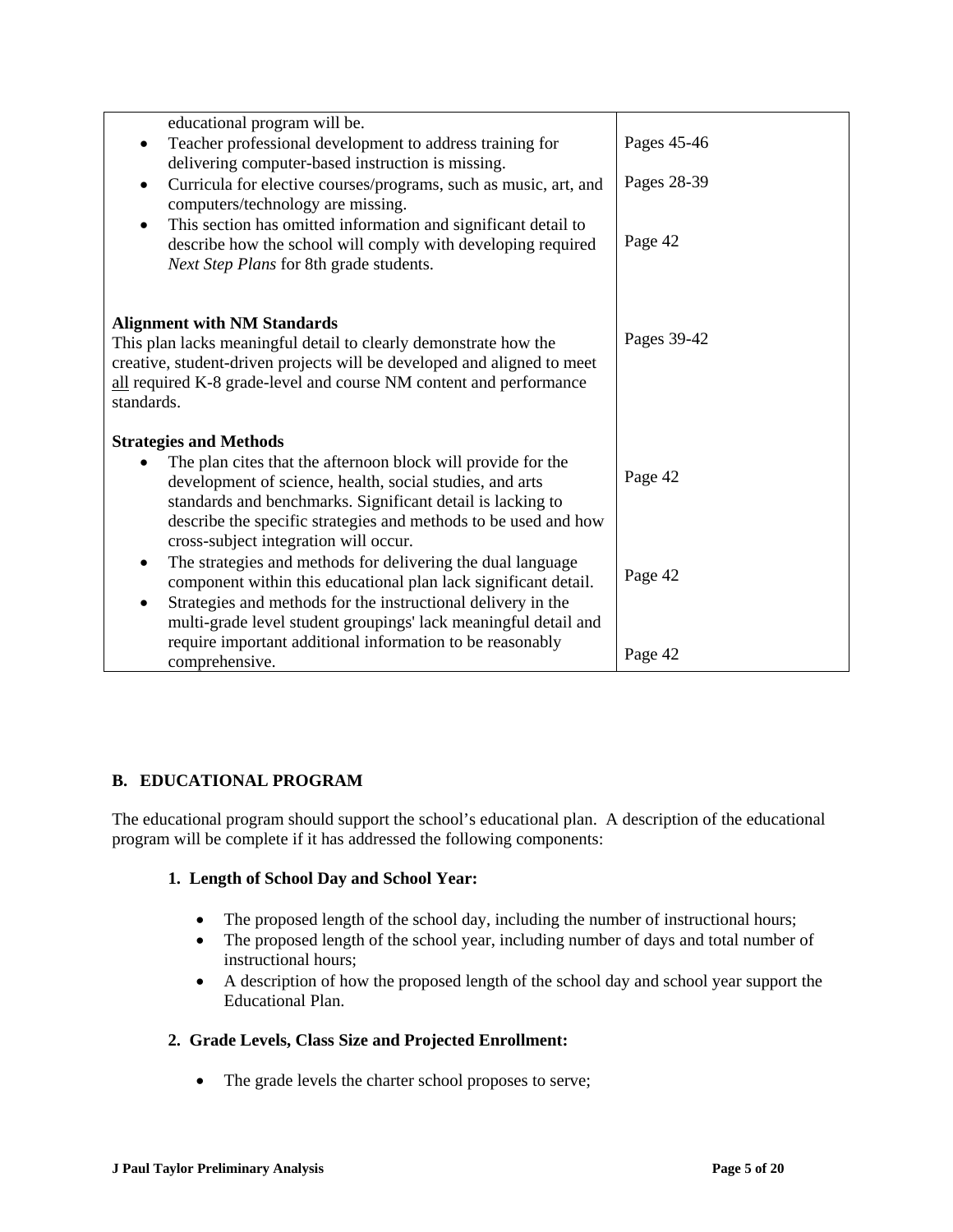- If a phase-in of grade levels is proposed, a plan for the phase-in by year and grade levels and a rationale for the phase-in plan;
- The total projected student enrollment (at full enrollment for the school).
- Projected class size.

### **3. Graduation Requirements (if applicable):**

- The school's proposed credits and requirements for graduation.
- A description of how any proposed requirements that differ from the New Mexico Graduation Requirements [22-13-1.1.] support the school's educational plan.

### **ANALYSIS: EDUCATIONAL PROGRAM**

| Criteria Not Sufficiently Addressed, Concerns & Additional                 | <b>Reference</b> |
|----------------------------------------------------------------------------|------------------|
| <b>Questions</b>                                                           |                  |
| <b>Length of School Day and School Year</b>                                |                  |
| "Additional enrichment will be offered during the spring and fall breaks   |                  |
| at a minimal cost to families." Clarification is needed as to whether this | Page 46          |
| enrichment course/program will be required per the teacher, curriculum,    |                  |
| and/or students' IEP, or remediation plans or if this enrichment will be   |                  |
| a voluntary learning opportunity that students and parents choose to       |                  |
| participate in.                                                            |                  |
|                                                                            |                  |
| <b>Grade Levels, Class Size and Projected Enrollment</b>                   |                  |
|                                                                            |                  |
| <b>Graduation Requirements (if applicable)</b>                             |                  |
| Not applicable.                                                            |                  |
|                                                                            |                  |

# **C. STUDENT PERFORMANCE EXPECTATIONS**

Student academic performance is central to a school's existence. Student performance expectations must be aligned with the mission and the educational plan.

The Student Performance Expectations subsection will be complete if it has provided the following:

- Student-centered goals that are SMART:
	- o **S**pecific;
	- o **M**easurable;
	- o **A**mbitious and **A**ttainable
	- o **R**eflective of the school's mission;
	- o **T**ime-Specific with Target Dates
- Student-centered goals that are aligned with the school's mission and the educational plan

### **ANALYSIS: STUDENT PERFORMANCE EXPECTATIONS**

| Criteria Not Sufficiently Addressed, Concerns & Additional    | Reference   |
|---------------------------------------------------------------|-------------|
| Questions                                                     |             |
| <b>Student-centered SMART Goals</b>                           |             |
| The goals identified on pagers 47 and 48 lack clearly defined | Pages 47-48 |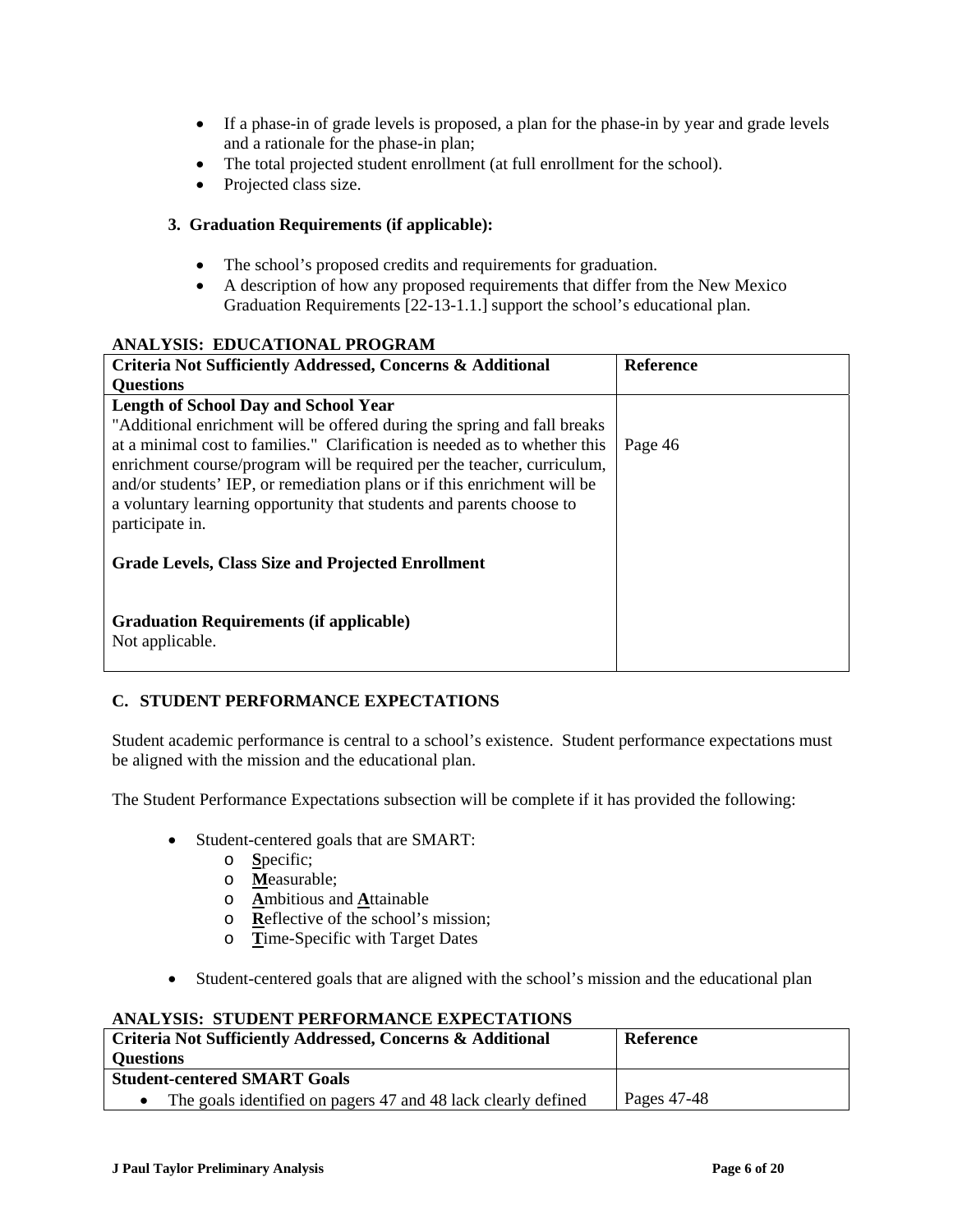| quantitative expectations that are measureable. Student<br>quantitative performance data for project based expectations is<br>not defined.<br>Goal #1 provides metrics to measure some of the identified<br>$\bullet$<br>expectations. "Continuous progress" is not clearly defined.<br>Goal #2 provides metrics to measure some of the identified<br>$\bullet$<br>expectations. "Consistent progress" is not clearly defined, and<br>only expected growth for 25% of those children acquiring<br>Spanish in the dual language program is identified, thus lacking<br>meaningful detail to address expectations for the majority of the<br>students acquiring Spanish in the dual language program.<br>Goal #3 fails to provide adequate metrics to measure "student"<br>$\bullet$<br>ownership" of their learning, and metrics/rubrics to assess their | Page 47<br>Page 47<br>Page 48 |
|---------------------------------------------------------------------------------------------------------------------------------------------------------------------------------------------------------------------------------------------------------------------------------------------------------------------------------------------------------------------------------------------------------------------------------------------------------------------------------------------------------------------------------------------------------------------------------------------------------------------------------------------------------------------------------------------------------------------------------------------------------------------------------------------------------------------------------------------------------|-------------------------------|
| "project-based" materials/presentations are also missing.<br><b>Alignment</b>                                                                                                                                                                                                                                                                                                                                                                                                                                                                                                                                                                                                                                                                                                                                                                           |                               |

# **D. PLAN FOR EVALUATING STUDENT PERFORMANCE**

A Plan for Evaluating Student Performance will be complete if it addresses the following components:

- the types of assessments that will be used to measure student progress toward achievement of the NM Standards and the school's student performance expectations;
- the timeline for achievement of the NM Standards and/or the school's student performance expectations;
- the procedures for taking corrective action in the event that student performance falls below the NM Standards and/or the school's student performance expectations;
- remediation for students not achieving standards, including a timeline for implementation of the remediation plan;
- assessments that might be considered in addition to the statewide-mandated testing;
- documentation and reporting of student data to students and parents.

# **ANALYSIS: PLAN FOR EVALUATING STUDENT PERFORMANCE**

| Criteria Not Sufficiently Addressed, Concerns & Additional                                                                                                                                                                                                                                                                                                                                       | <b>Reference</b> |
|--------------------------------------------------------------------------------------------------------------------------------------------------------------------------------------------------------------------------------------------------------------------------------------------------------------------------------------------------------------------------------------------------|------------------|
| <b>Questions</b>                                                                                                                                                                                                                                                                                                                                                                                 |                  |
| <b>Types of Assessments</b>                                                                                                                                                                                                                                                                                                                                                                      |                  |
| The application does not identify how other learning results/projects,<br>such as portfolios, PowerPoints, display boards, plays, songs,<br>stories/books, art works, and other tangible creations, will be assessed.<br>Significant detail is lacking about proficiency expectations for grades<br>K-8 that present a well-articulated plan for what students should know<br>and be able to do. | Pages 48-49      |
| <b>Timeline for Achievement</b>                                                                                                                                                                                                                                                                                                                                                                  |                  |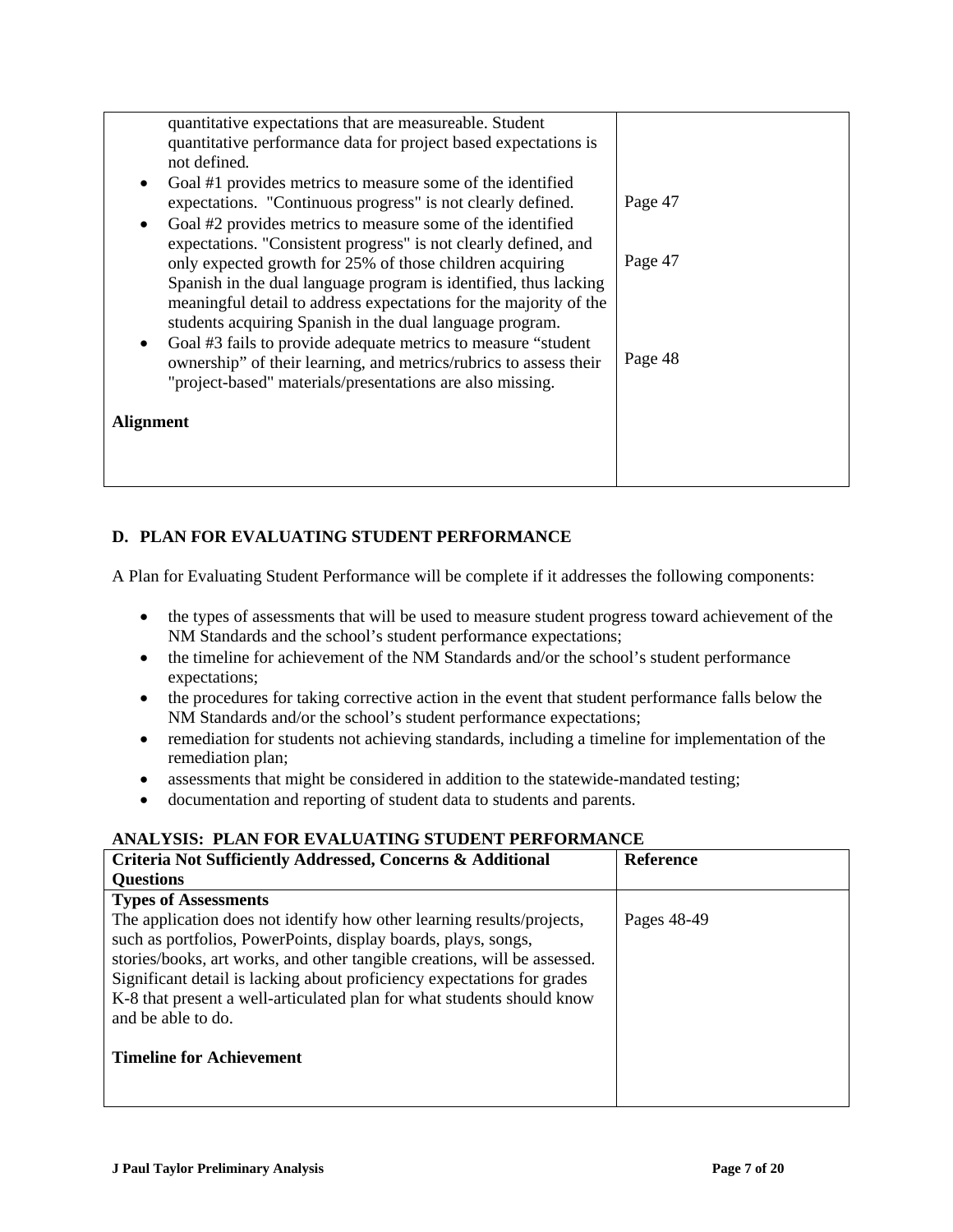| <b>Corrective Action</b><br><b>Remediation</b><br>The application fails to identify what entry level tests will be used to<br>assess a student's need for remediation and how remediation groupings<br>will be determined. This section addresses some of the criteria but                                                                                                                                                                                                                                        | Page 50 |
|-------------------------------------------------------------------------------------------------------------------------------------------------------------------------------------------------------------------------------------------------------------------------------------------------------------------------------------------------------------------------------------------------------------------------------------------------------------------------------------------------------------------|---------|
| lacks meaningful detail and requires important additional information to<br>identify how placement level decisions will be made and what criteria<br>will be used for student placement decisions.<br><b>Additional Assessments</b>                                                                                                                                                                                                                                                                               |         |
| <b>Documentation and Reporting</b><br>Some of the criteria is addressed in this section, but it lacks meaningful<br>detail and requires additional important information to address what                                                                                                                                                                                                                                                                                                                          | Page 50 |
| documentation and reporting will be implemented to apprise parents<br>and guardians of all types of evaluative/assessment opportunities that<br>will be conducted, such as, short-cycle assessment results, NMSBA<br>results, weekly, quarterly, semester, event- and/or class-generated<br>assessments, report cards, project assessments, etc. Overall, how the<br>school will inform parents about periodic, cyclical student data, data for<br>placement, progress, and achievement are missing in this plan. |         |

# **E. SPECIAL POPULATIONS**

A Special Populations subsection will be complete if it has addressed the following components:

- Suggested modifications to the proposed educational program to meet individual student needs, such as bilingual, limited English proficient, and special education;
- An outline of a special education plan *(the final plan of which must be completed and submitted to the charter authorizer by the end of the planning year)* that demonstrates understanding of state and federal special education requirements including the fundamental obligation to provide a free, appropriate education to students identified with disabilities;
- How the charter school will provide access to ancillary services for these special populations, when necessary.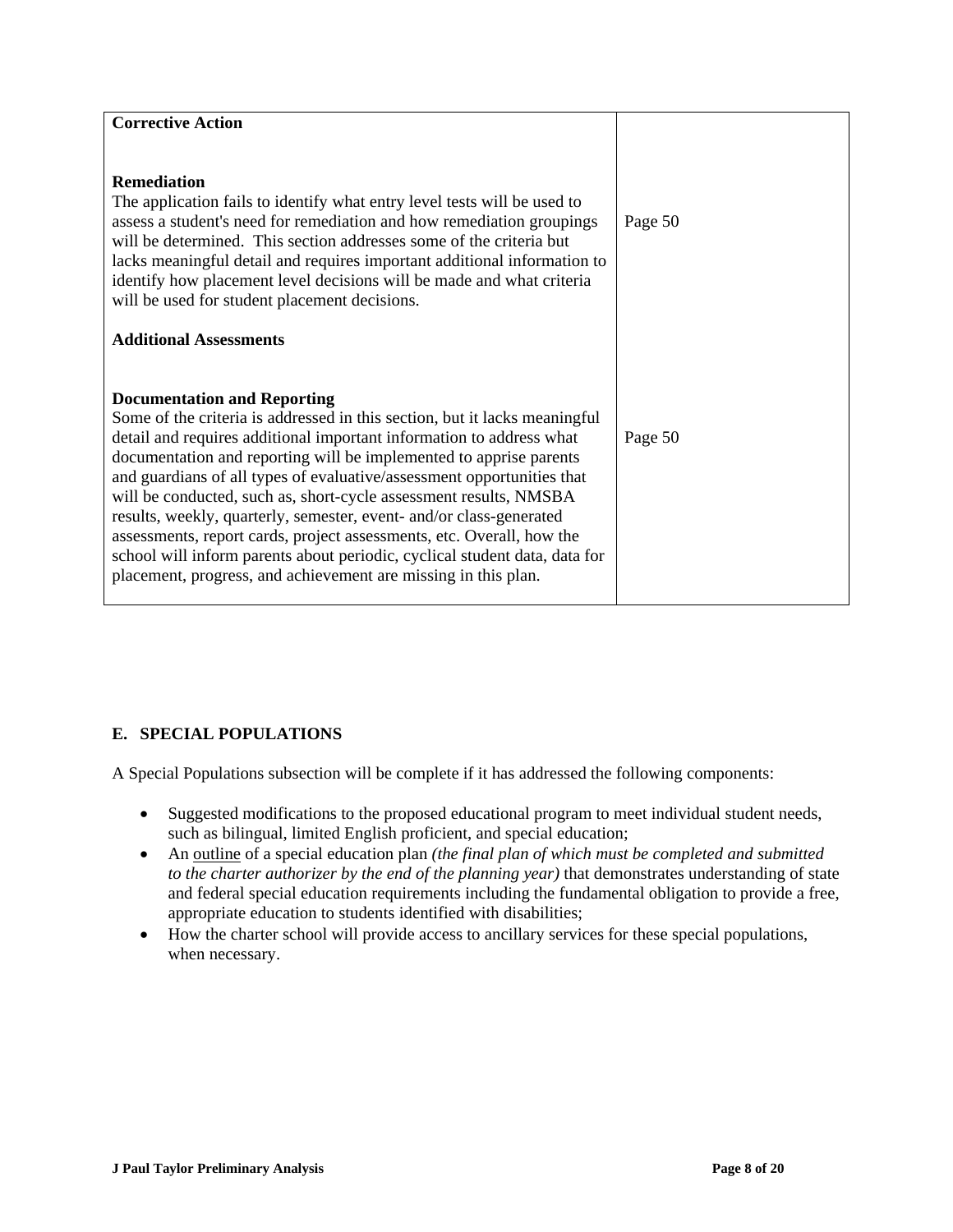### **ANALYSIS: SPECIAL POPULATIONS**

| Criteria Not Sufficiently Addressed, Concerns & Additional                 | <b>Reference</b> |
|----------------------------------------------------------------------------|------------------|
| <b>Questions</b>                                                           |                  |
| <b>Modifications to meet Individual Student Needs</b>                      |                  |
| This section lacks significant detail and requires additional important    |                  |
| information to be reasonably comprehensive regarding students              | Pages 52-53      |
| identified with special needs in various special education categories      |                  |
| and/or service levels such as minimum, moderate, or maximum.               |                  |
| Significant detail and important additional information are also needed    |                  |
| about the delivery model, pull-out model, diagnoses, transitioning of      |                  |
| students, and the least restrictive environment.                           |                  |
|                                                                            |                  |
|                                                                            |                  |
| <b>Special Education Plan</b>                                              |                  |
| Significant detail and procedures for Special Education Placements,        | Pages 52-53      |
| student modifications, and curriculum delivery are missing. Significant    |                  |
| detail and important additional information to address the school's plans  |                  |
| for full inclusion are missing.                                            |                  |
|                                                                            |                  |
| <b>Access to Ancillary Services</b>                                        |                  |
| The application fails to describe the types of ancillary services that may | Page 53          |
| be provided.                                                               |                  |

### **EDUCATIONAL PLAN SUMMARY**

Please summarize your analysis of the Educational Plan Summary section of the school's application. Your summary should reflect your overall impression of the section as presented.

#### **Summary Analysis**

- JTPA's educational plan adequately describes who the school expects to serve; what the students will achieve; and provides the varied types of formative and summative assessments to be used. An adequate picture of what a JTPA student will experience in terms of educational climate, structure, materials, assessment and outcomes is presented. The project-based, dual language approach is cited to strengthen collaboration between the school, its families, and community. These collaborations and this educational model should lead to the development of improved social skills, workplace skills, and lifelong learning habits and also provide dual language acquisition skills that promote student success in today's diverse global society.
- An underdeveloped picture of what a student who attends the school will experience in terms of assessment and outcomes is presented, specifically relative to all assessments providing adequate metrics of measure to ensure that students clearly understand performance expectations. The philosophy and approach to instruction lack significant detail and focus on the instructional delivery of Science, Health, Social Studies, PE, Music, and Arts, and concern is raised because the plan indicates that PE and Music classes will be taught by noncertified, unlicensed teachers. The lack of complete curricula and adequate strategies and methods for delivering the dual language component within this educational plan and lack significant detail and raise concerns about the applicant's ability to implement this component in practice.
- The lack of a comprehensive and school-specific outline of a special education plan including ancillary service providers demonstrates the applicants' lack of understanding of the requirements that public schools must provide when addressing the needs of special education students.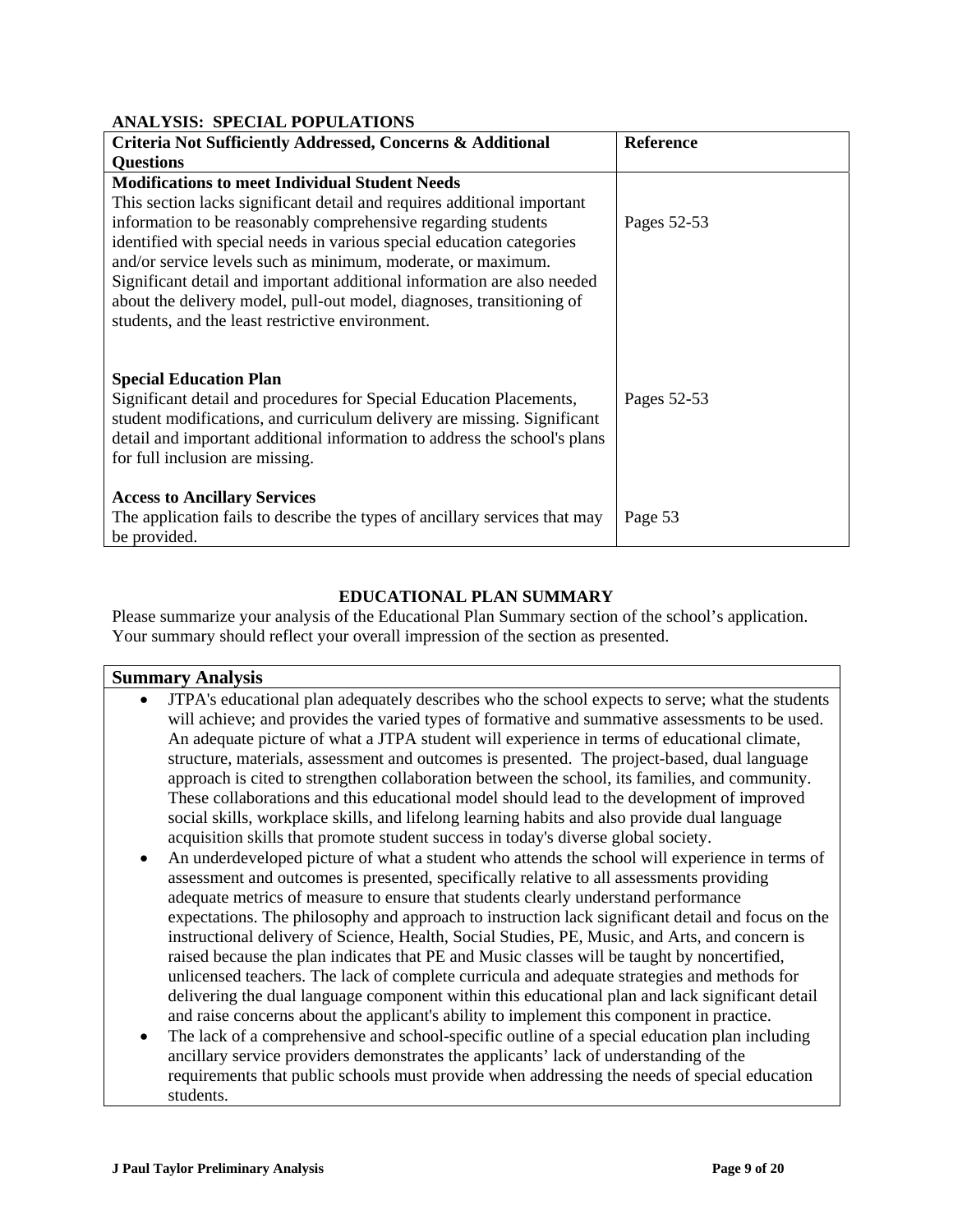## **VI. FINANCIAL PLAN**

The Financial Plan should provide a description of how the school leadership intends to manage the school's finances, including assurances that public funds will be used appropriately and in compliance with all applicable federal and state requirements and laws. It should present a clear picture of the school's financial viability including the soundness of revenue projections; expenditure requirements; and how well the school's budget aligns with and supports implementation of the mission and educational plan.

### **A. BUDGET**

A Budget subsection will be complete if it has addressed the following components:

- A completed revenue projection form 910B5 (included in the application appendices).
- A balanced proposed operating budget covering each year of the charter term based on current unit value using the **5-Year Budget Plan** (included in the application appendices).
- A detailed narrative description of the revenue and expenditure assumptions on which the operating budget is based. The budget narrative should provide sufficient information to fully understand how budgetary figures were determined. The following should be addressed:
	- o major start-up expenses, including staffing and benefits; special education services; facility costs; materials and services; and contracted services; and
	- o spending priorities that align with the school's mission, educational program, management structure, professional development needs, and growth plan.
- A detailed narrative description, including the projected amounts, of all revenue sources other than SEG funding, to include any federal, state, or private funds and/or grants.
- A detailed narrative description of the expenditure assumptions for these other revenue sources.

#### **ANALYSIS: BUDGET**

| Criteria Not Sufficiently Addressed, Concerns & Additional               | <b>Reference</b>       |
|--------------------------------------------------------------------------|------------------------|
| <b>Questions</b>                                                         |                        |
| <b>Revenue Projection Form 910B5</b>                                     |                        |
|                                                                          |                        |
|                                                                          |                        |
| <b>Operating Budget</b>                                                  |                        |
| The planned salary calculation for the Principal for years 2-5 is below  | Page 55 and Appendix D |
| the required Principal salary level per NM statute. Also, the school has |                        |
| underfunded the Principal's salary for years 2-5 in its 5-year operating |                        |
| budget calculations.                                                     |                        |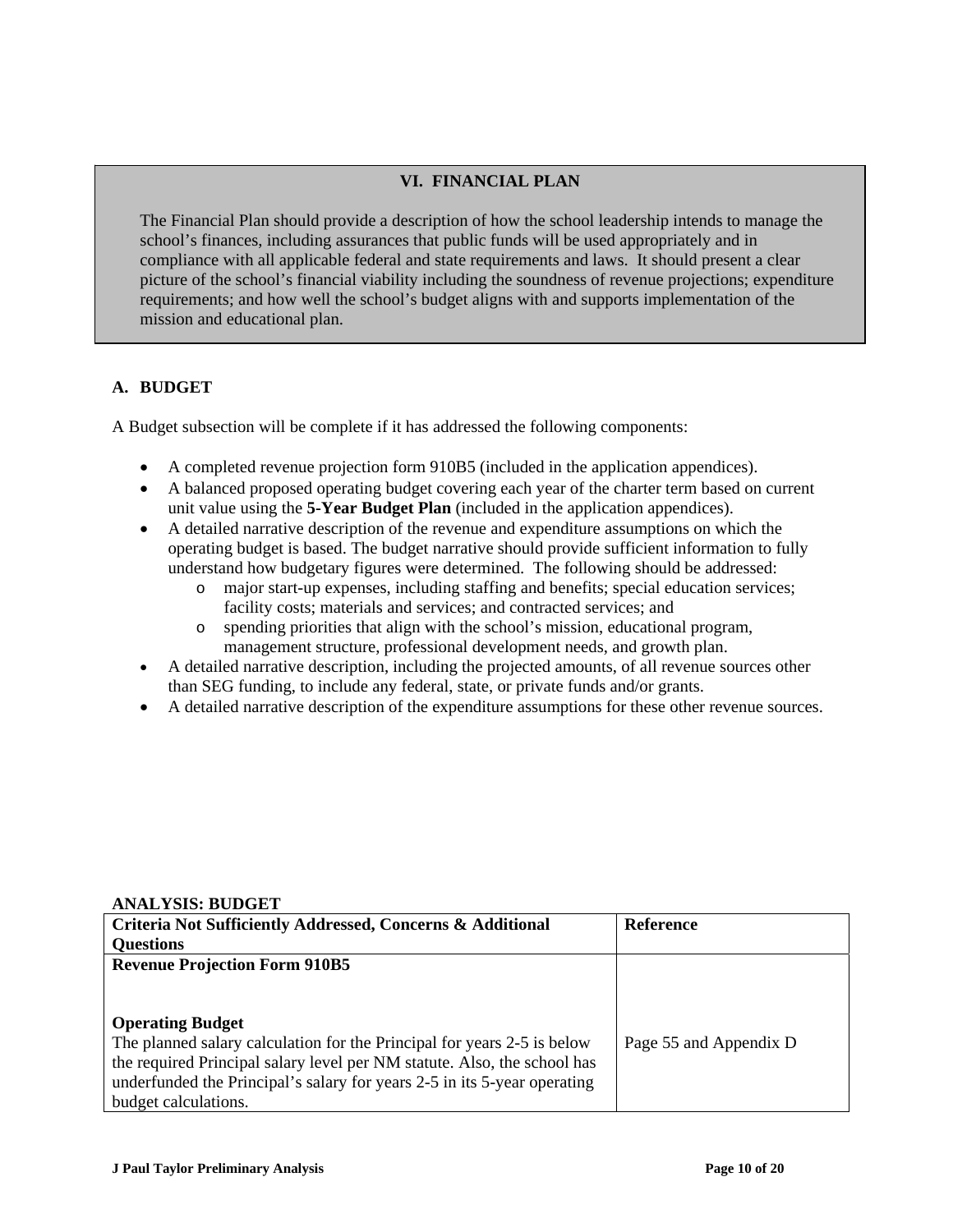|                                                                                                                                 | Pages 55, 60 and Appendix D |
|---------------------------------------------------------------------------------------------------------------------------------|-----------------------------|
| <b>Revenue and Expenditure Assumptions</b>                                                                                      |                             |
| The operating budget addresses some of the criteria but lacks                                                                   |                             |
| meaningful detail and requires important additional information                                                                 |                             |
| about funding for all of the positions identified in the                                                                        |                             |
| organizational chart. Specifically, the organizational chart                                                                    |                             |
| identifies additional administrative employee positions that are                                                                |                             |
| not funded in the operating budget, i.e., Student Wellness                                                                      | Page 60 and Appendix D      |
| Director, Speech Language Pathologist, and Diagnostician.                                                                       |                             |
| The application does not describe how the school will be able to<br>$\bullet$                                                   |                             |
| provide adequate staff for the MS grades' required courses, to                                                                  |                             |
| include elective courses, and still ensure maintaining class sizes                                                              |                             |
| of 20 students only. Clearly defined staffing patterns and<br>scheduling plans for all grades and elective courses are missing. | Pages 54-56                 |
|                                                                                                                                 |                             |
| Significant detail is lacking to explain how sustaining the<br>budgets for services at the same levels annually (as calculated  |                             |
| in this School's 5-year operating budget, Appendix D) will                                                                      |                             |
| adequately fund the school's needs.                                                                                             |                             |
|                                                                                                                                 | Page 56                     |
| <b>Revenue Sources Other Than SEG Funds</b>                                                                                     |                             |
| Significant detail and additional important information with regard to                                                          |                             |
| other potential funding from federal start-up grant funds, IDEA,                                                                |                             |
| Bilingual, Technology, Nutrition Program, Teacher Mentorship, and                                                               |                             |
| Title I funding are missing.                                                                                                    |                             |
|                                                                                                                                 | Page 56                     |
| <b>Expenditure Assumptions for Other Than SEG Funds</b>                                                                         |                             |
| Expenditure assumptions to support potential IDEA, Bilingual, and                                                               |                             |
| Title I funds are missing.                                                                                                      |                             |
|                                                                                                                                 |                             |

# **B. FISCAL MANAGEMENT**

A plan for fiscal management subsection will be complete if it has addressed the following components:

- A detailed plan indicating how the charter school will manage its fiscal responsibilities.
- A description of the school's internal control procedures that it will utilize to safeguard assets, segregate its payroll and other check disbursement duties, provide reliable financial information, promote operational efficiency, and ensure compliance with all applicable federal statutes and regulations and state statutes and rules relative to fiscal procedures.
- A description of the manner in which the annual audit of the financial operations of the charter school is to be conducted.

# **ANALYSIS: FISCAL MANAGEMENT**

| <b>Criteria Not Sufficiently Addressed, Concerns &amp; Additional</b>                                                                                                      | <b>Reference</b> |
|----------------------------------------------------------------------------------------------------------------------------------------------------------------------------|------------------|
| <b>Questions</b>                                                                                                                                                           |                  |
| <b>Fiscal Management Plan</b><br>This section is missing a detailed plan indicating how the school will<br>manage its fiscal responsibilities and meet state requirements. | Page 57          |
| <b>Internal Control Procedures</b>                                                                                                                                         |                  |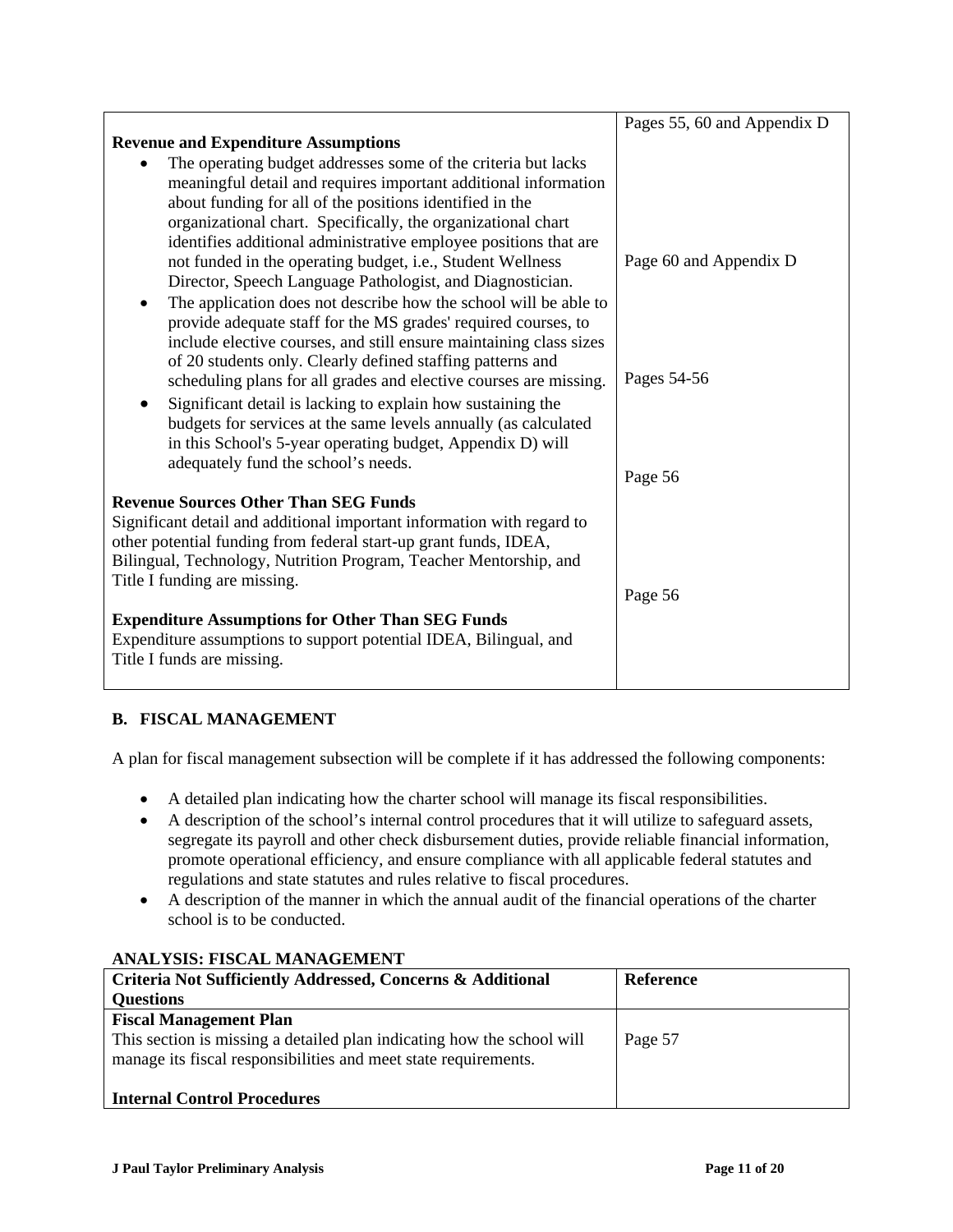### **Annual Audit of Financial Operations**

# **FINANCIAL PLAN SUMMARY**

Please summarize your analysis of the Financial Plan Summary section of the school's application. Your summary should reflect your overall impression of the section as presented.

#### **Summary Analysis**

- JPTA's Financial Plan presents a clear picture of the school's SEG financial viability including the soundness of revenue projections; expenditure requirements; and the school's budget aligns with and supports implementation of the mission, educational plan, and organizational chart positions. The organizational chart does include administrative employee positions that are not funded in the operating budget.
- Clearly defined staffing patterns and scheduling plans for all grades and elective courses are missing.

# VII. **GOVERNANCE /MANAGEMENT PLAN**

The Governance/Management Plan should provide an understanding of how the school will be governed and managed. It should present a clear picture of the school's governance and management practices, what roles and responsibilities various groups and individuals will have, and how those groups will relate to one another. The Plan should outline how decisions are made at the school site, and provide a convincing picture of the school leadership's capacity to successfully operate the school. In addition, the governing body of a charter school is, first and foremost, publicly accountable for student academic performance and the expenditure of public funds.

### **A. GOVERNANCE /MANAGEMENT STRUCTURE**

The Governance Structure subsection will be complete if it has addressed the following components:

- A description of the over-all school governance and site-based management structure.
- An organizational chart for the school that:
	- ο illustrates the proposed school site-based personnel reporting structure to the governing body and the relationship of the governing body to the school's leader and administration;
	- ο Includes on the chart all proposed administrative/staff positions, parent councils, advisory committees and community groups (if any).
- A narrative description of the chart.

### **ANALYSIS: GOVERNANCE /MANAGEMENT STRUCTURE**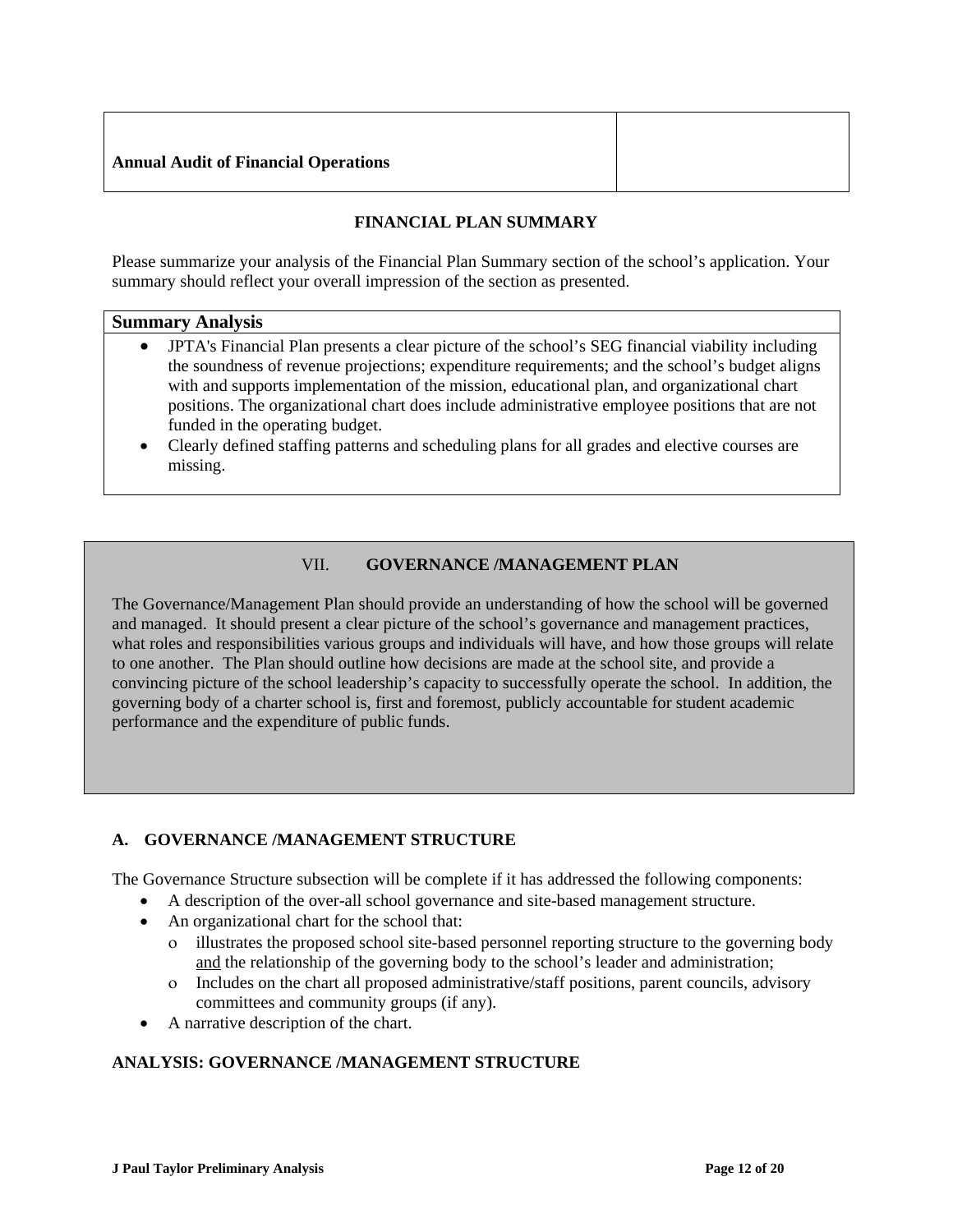| Criteria Not Sufficiently Addressed, Concerns & Additional<br><b>Questions</b>                                             | Reference |
|----------------------------------------------------------------------------------------------------------------------------|-----------|
| Governance and site-based management structure<br>A description of the overall site-based management structure is missing. | Page 59   |
| Organizational chart and narrative description                                                                             |           |

## **B. DESCRIPTION OF THE GOVERNING BODY**

The Governing Body subsection will be complete if it has addressed the following components:

- Policies and procedures by which the governing body will operate in compliance with all applicable statutes and regulations, including the Open Meetings Act, and that address:
	- o board powers and duties as a whole, individual members, and officers of the governing body;
	- o governing body member recruitment and selection, including the orientation process for new members and ongoing professional development;
	- o the criteria and the process that will be used to select the school's head administrator;
	- o budgeting and operation of the school; and
	- o how decisions will be made.
- A list of each of the members of the school's governing body;
- A brief description of the qualifications of each governing body member.
- An explanation of the nature and extent of staff, families, and the community involvement in the governance of the school, and how they will be notified of the opportunity to participate in the school governance.

### **ANALYSIS: DESCRIPTION OF THE GOVERNING BODY**

| <b>Criteria Not Sufficiently Addressed, Concerns &amp; Additional</b> | <b>Reference</b> |
|-----------------------------------------------------------------------|------------------|
| <b>Questions</b>                                                      |                  |
| <b>Governing Body policies and procedures</b>                         |                  |
|                                                                       |                  |
| List of governing body members and qualifications                     |                  |
| Staff, families, and community involvement in governance              |                  |

### **C. PARTNERSHIPS:** *This section is optional and should be completed if the school has identified a partner organization that is essential to the existence of the charter school, its governance, key instructional, and/or management functions.*

The Partnership subsection will be complete if the following components are included:

- Name of the partner organization.
- Name of the contact person at the partner organization and that person's full contact information.
- A description of the nature and purpose of the school's partnership with the organization.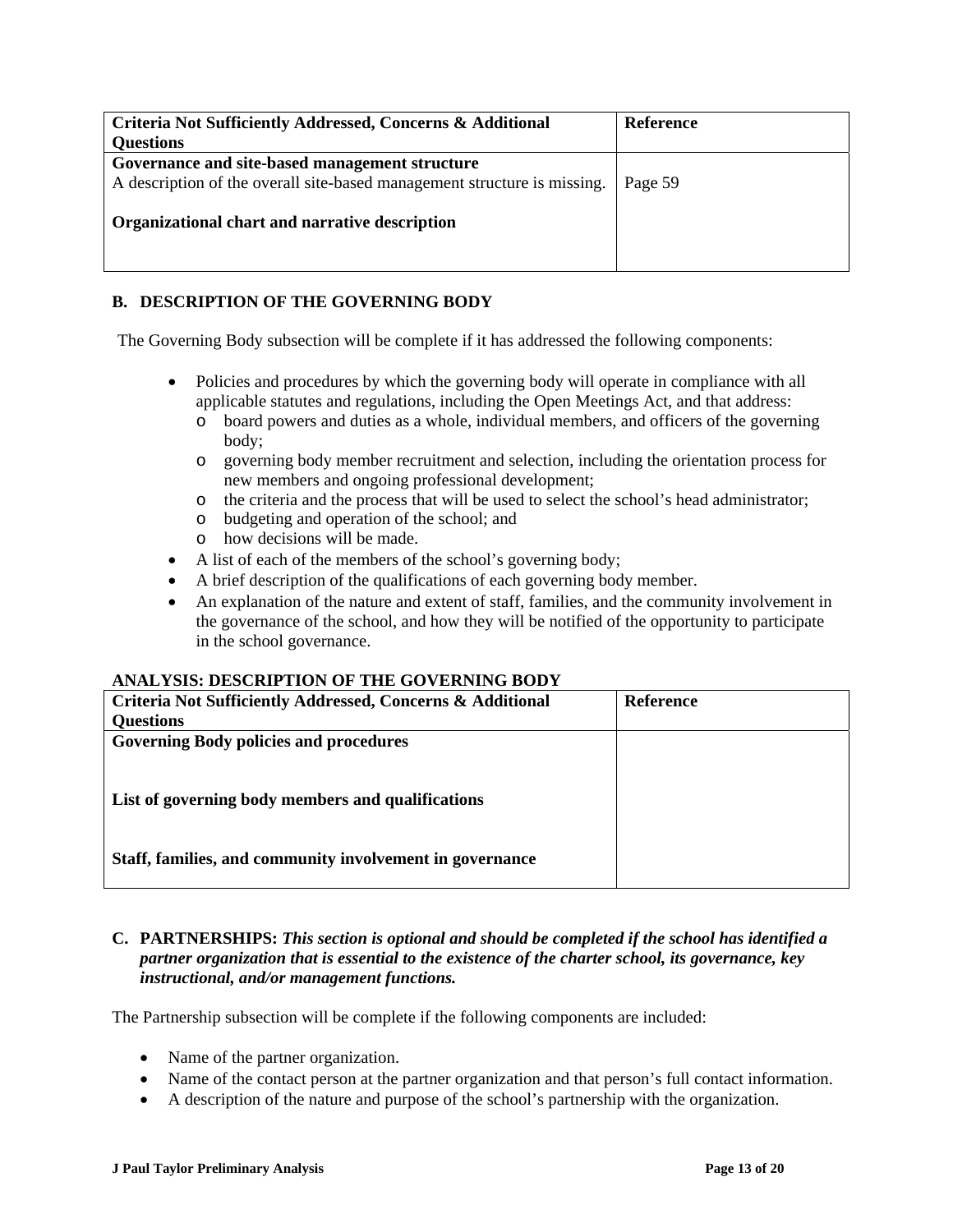- If applicable, an explanation of how the partner organization will be involved in the governance of the school.
- Evidence (in the form of a letter of support or intent to partner) that the school has a formal partnership agreement with the partner organization.

| ARAL I BIB. I ARTRENBILI B                                                               |                  |  |
|------------------------------------------------------------------------------------------|------------------|--|
| Criteria Not Sufficiently Addressed, Concerns & Additional                               | <b>Reference</b> |  |
| <b>Questions</b>                                                                         |                  |  |
| Partner organization and contact information                                             |                  |  |
| Substantial concerns are raised that evidence of partnerships with<br>Pages 26-27 and 75 |                  |  |
| (1) NMSU's College of Arts and Sciences and (2) Department of                            |                  |  |
| Human Performance, Dance, and Recreation for the delivery of JTPA's                      |                  |  |
| art, music, and PE classes/programs has been provided within the                         |                  |  |
| application but not been identified in this section. Significant                         |                  |  |
| information is missing to explain how the school could teach these                       |                  |  |
| classes without these partnerships. Specifically,                                        |                  |  |
| $\triangleright$ The College of Arts and Sciences letter presents "a plan by the         |                  |  |
| Music Department in the J. Paul Taylor Academy" and further                              |                  |  |
| states "we have student resources who could teach general                                |                  |  |
| music classes to grades K-8 on a rotating basis."                                        |                  |  |
| The Department of Human Performance, Dance and Recreation<br>➤                           |                  |  |
| letter states, "We believe that such a partnership will provide                          |                  |  |
| our pre-service teachers with excellent opportunities to gain                            |                  |  |
| valuable experience working in physical activity settings."                              |                  |  |
|                                                                                          |                  |  |
| Nature and purpose of partnership                                                        |                  |  |
|                                                                                          |                  |  |
| Partner organization involvement with school governance                                  |                  |  |
|                                                                                          |                  |  |
| <b>Evidence of formal partnership agreement</b>                                          |                  |  |
| It is not clear that the persons who signed the partnership letters are in               |                  |  |
| positions of authority to sign formal agreement letters/documents that                   |                  |  |
| would bind NMSU to the purported partnerships identified in the                          |                  |  |
| Pages 26-27                                                                              |                  |  |
| application.                                                                             |                  |  |

# **ANALYSIS: PARTNERSHIPS**

# **D. SCHOOL ORGANIZATIONAL STRUCTURE**

A School Organizational Structure subsection will be complete if the following components are included:

- Based on the organizational chart provided under subsection *A. GOVERNANCE/MANAGEMENT STRUCTURE* above, a description of the site-based management structure at the school and job descriptions that identify key roles, responsibilities and accountability for each staff position listed on the organizational chart will be presented.
- A staffing plan for each year of the first charter term, including the proposed pupil-teacher ratio that supports the educational plan.

# **ANALYSIS: SCHOOL ORGANIZATIONAL STRUCTURE**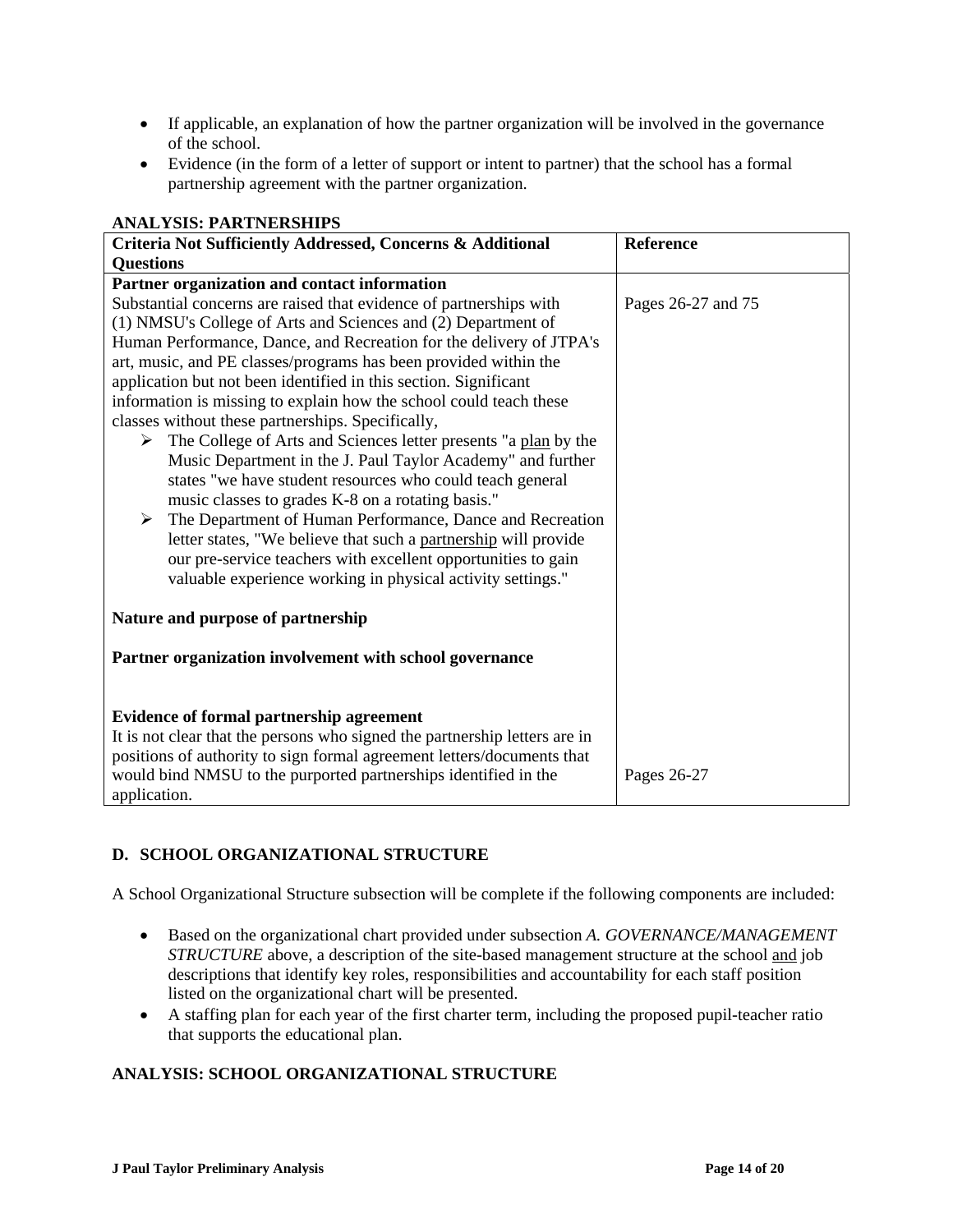| Criteria Not Sufficiently Addressed, Concerns & Additional                                                                                                                                                                                                                                                                                                                                                                                                                                                                                                                                                                                                                                                                                                                                                                                                                                                                                                                                                                                                                                                                                                                                     | Reference                    |
|------------------------------------------------------------------------------------------------------------------------------------------------------------------------------------------------------------------------------------------------------------------------------------------------------------------------------------------------------------------------------------------------------------------------------------------------------------------------------------------------------------------------------------------------------------------------------------------------------------------------------------------------------------------------------------------------------------------------------------------------------------------------------------------------------------------------------------------------------------------------------------------------------------------------------------------------------------------------------------------------------------------------------------------------------------------------------------------------------------------------------------------------------------------------------------------------|------------------------------|
| <b>Questions</b>                                                                                                                                                                                                                                                                                                                                                                                                                                                                                                                                                                                                                                                                                                                                                                                                                                                                                                                                                                                                                                                                                                                                                                               |                              |
| Description of site-based management structure and job                                                                                                                                                                                                                                                                                                                                                                                                                                                                                                                                                                                                                                                                                                                                                                                                                                                                                                                                                                                                                                                                                                                                         |                              |
| descriptions for all organizational chart positions                                                                                                                                                                                                                                                                                                                                                                                                                                                                                                                                                                                                                                                                                                                                                                                                                                                                                                                                                                                                                                                                                                                                            |                              |
| This section addresses some of the criteria but lacks meaningful detail                                                                                                                                                                                                                                                                                                                                                                                                                                                                                                                                                                                                                                                                                                                                                                                                                                                                                                                                                                                                                                                                                                                        |                              |
| and requires important additional information to be complete.                                                                                                                                                                                                                                                                                                                                                                                                                                                                                                                                                                                                                                                                                                                                                                                                                                                                                                                                                                                                                                                                                                                                  |                              |
| Substantial concerns are raised that:                                                                                                                                                                                                                                                                                                                                                                                                                                                                                                                                                                                                                                                                                                                                                                                                                                                                                                                                                                                                                                                                                                                                                          |                              |
| The key roles and responsibilities and the "Duties" listing for<br>$\bullet$<br>the Head Administrator position fail to include all<br>staff/employee hiring.                                                                                                                                                                                                                                                                                                                                                                                                                                                                                                                                                                                                                                                                                                                                                                                                                                                                                                                                                                                                                                  | Page 75 and 77-78            |
| A new position titled "Student Health Coordinator" is cited in<br>٠                                                                                                                                                                                                                                                                                                                                                                                                                                                                                                                                                                                                                                                                                                                                                                                                                                                                                                                                                                                                                                                                                                                            | Pages 76, 60, and Appendix D |
| this section, however, this position is not found on the                                                                                                                                                                                                                                                                                                                                                                                                                                                                                                                                                                                                                                                                                                                                                                                                                                                                                                                                                                                                                                                                                                                                       |                              |
| organizational chart nor funded in the operational budget.                                                                                                                                                                                                                                                                                                                                                                                                                                                                                                                                                                                                                                                                                                                                                                                                                                                                                                                                                                                                                                                                                                                                     |                              |
| Employee job descriptions for the Student Wellness Director,<br>$\bullet$                                                                                                                                                                                                                                                                                                                                                                                                                                                                                                                                                                                                                                                                                                                                                                                                                                                                                                                                                                                                                                                                                                                      | Pages 77-83 and 60           |
| Speech Language Pathologist, and Diagnostician are missing.                                                                                                                                                                                                                                                                                                                                                                                                                                                                                                                                                                                                                                                                                                                                                                                                                                                                                                                                                                                                                                                                                                                                    |                              |
| Identification of who will be responsible for and will who<br>$\bullet$                                                                                                                                                                                                                                                                                                                                                                                                                                                                                                                                                                                                                                                                                                                                                                                                                                                                                                                                                                                                                                                                                                                        |                              |
| implement HR duties for the school is missing.                                                                                                                                                                                                                                                                                                                                                                                                                                                                                                                                                                                                                                                                                                                                                                                                                                                                                                                                                                                                                                                                                                                                                 | Pages 77-83                  |
| Years 1-5 staffing plan with pupil-teacher ratio supporting<br>educational plan<br>Substantial concern is raised that compliance with NM teacher<br>$\bullet$<br>licensure and certification requirements will be met for all<br>student instruction for "other contracted services (that) include<br>those provided by the experienced physical education and<br>music professionals hired to oversee the practicum students to<br>be provided by these (NMSU) departments to serve the children<br>at the school." The application fails to describe the staffing<br>plans for PE, Art, and Music classes/programs for all grade<br>levels and the specific roles/responsibilities that will be<br>assumed by NMSU "professionals" and the pre-service<br>teachers.<br>It is not made clear how the addition of only 1 teacher per grade<br>$\bullet$<br>level per year for grades 7 and 8 in years 2-5 will adequately<br>meet course/program requirements as well as the requirement<br>for fully licensed teachers for each course in a secondary<br>program. The staffing plan is underdeveloped relative to the<br>MS programs to be added in years 2-5 and no schedule is<br>provided. | Page 84<br>Pages 84-85       |

# **E. EMPLOYEE RELATIONS**

An Employee Relations subsection will be complete if the following components are addressed:

- A description of the school's personnel policies and procedures that comply with all applicable federal statutes and regulations, including the School Personnel Act.
- The proposed salary schedules for all employees that comply with the minimum salary requirements as identified in the School Personnel Act.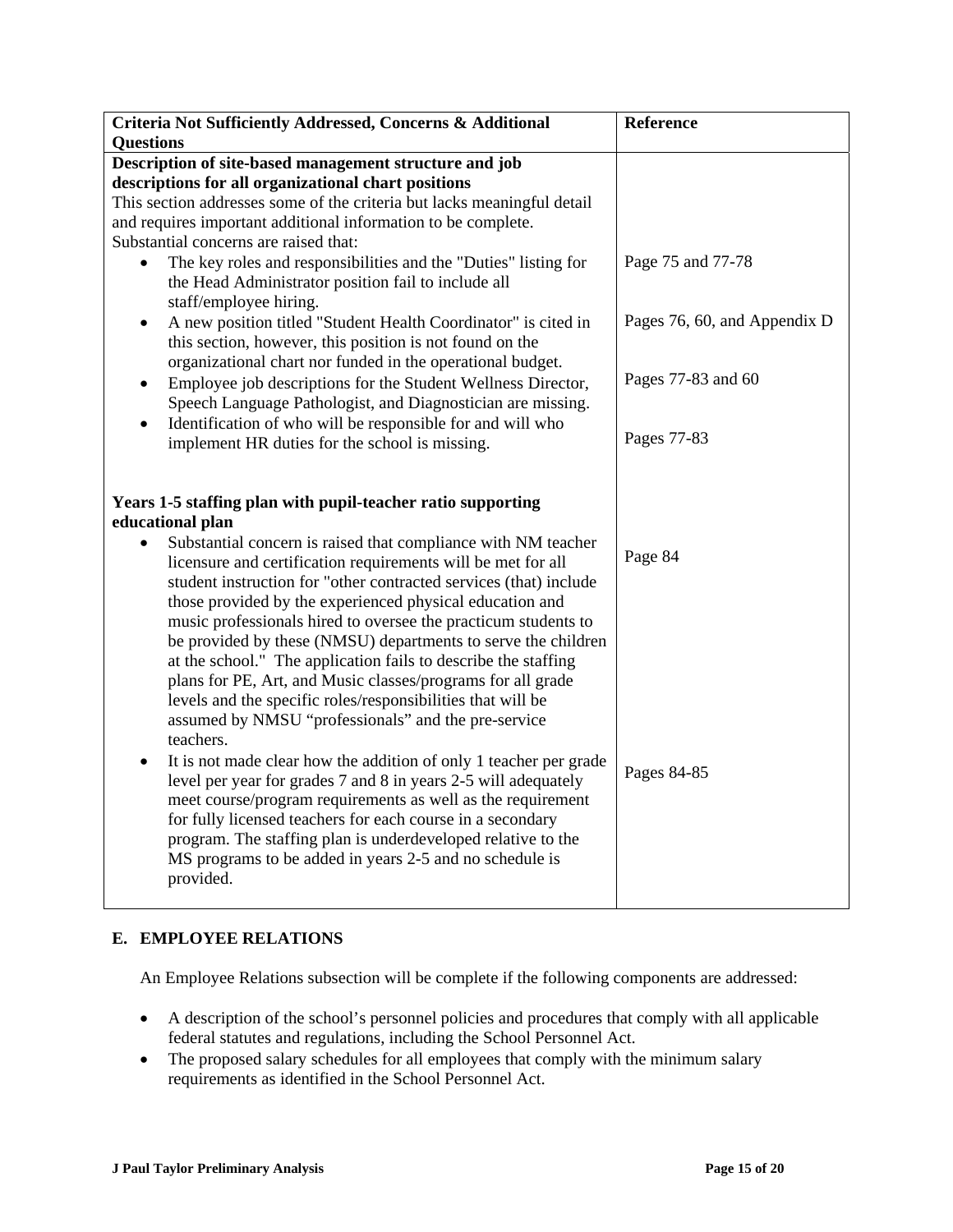- A description of the evaluation process for staff that will include evaluation of teachers by a licensed school administrator.
- A description of the school's staff discipline process that provides for due process.

| ANAL I SIS: EMPLOTEE KELATIONS                                                                                                                                                                                                                |                  |  |
|-----------------------------------------------------------------------------------------------------------------------------------------------------------------------------------------------------------------------------------------------|------------------|--|
| Criteria Not Sufficiently Addressed, Concerns & Additional                                                                                                                                                                                    | <b>Reference</b> |  |
| <b>Questions</b>                                                                                                                                                                                                                              |                  |  |
| School's personnel policies and procedures                                                                                                                                                                                                    |                  |  |
| This section indicates that a mentor will not be assigned to all new<br>teachers until "after its (the school's) first year of operation." This is<br>noncompliant with NM statutory requirements for the required Teacher<br>Mentor Program. | Page 86          |  |
| Proposed salary schedules for all employees                                                                                                                                                                                                   |                  |  |
| The principal salary schedule is not provided.                                                                                                                                                                                                | Page 91          |  |
| According to the 5-year operating budget, the principal salary for years<br>2-5 is noncompliant with NM statute.                                                                                                                              | Appendix D       |  |
| <b>Evaluation process for staff</b>                                                                                                                                                                                                           |                  |  |
|                                                                                                                                                                                                                                               |                  |  |
|                                                                                                                                                                                                                                               |                  |  |
| <b>Staff discipline process</b>                                                                                                                                                                                                               |                  |  |

## **ANALYSIS: EMPLOYEE RELATIONS**

# **F. STUDENT ENROLLMENT PROCEDURES AND DISCIPLINE POLICY**

A student enrollment procedures and discipline policy section will be complete if the following components are addressed:

- A description of the school's enrollment policies and procedures, including an explanation of the enrollment timeline.
- A lottery process that is in accordance with applicable law.
- A brief description of the proposed student discipline policy that complies with the Student Rights and Responsibilities set forth in the Public Education Department rules and regulations [6.11.2 NMAC] (Note: proposed student discipline procedures are to be included in the Appendices.)

## **ANALYSIS: STUDENT ENROLLMENT PROCEDURES AND DISCIPLINE POLICY**

| Criteria Not Sufficiently Addressed, Concerns & Additional             | Reference |
|------------------------------------------------------------------------|-----------|
| <b>Questions</b>                                                       |           |
| School enrollment policies and procedures                              |           |
| The process of having early and late enrollments does not demonstrate  | Page 93   |
| that the school will ensure clear, timely communication of the number  |           |
| of available slots to parents/guardians/public. This is missing in the |           |
| application.                                                           |           |
|                                                                        |           |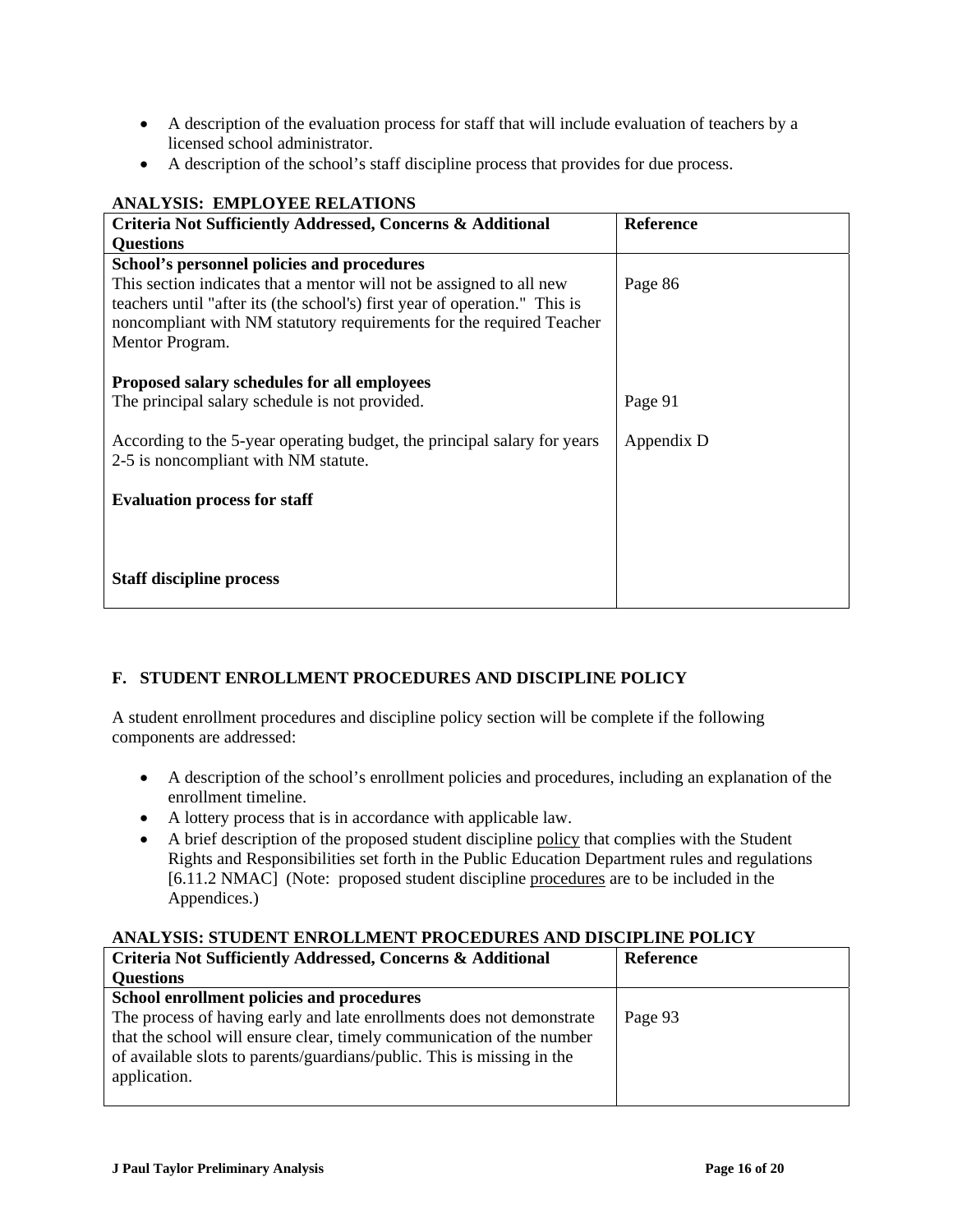| <b>Lottery process</b>                                                |                            |
|-----------------------------------------------------------------------|----------------------------|
|                                                                       |                            |
| Description of proposed student discipline policy                     |                            |
| The application presents the basic tenets of the Love and Logic       |                            |
| philosophy and practices to implement this approach. However, this    | Pages 94-95 and Appendix B |
| description does not provide rules of conduct that specify non-       |                            |
| acceptable behavior and consequences. Substantial concerns are raised |                            |
| that this plan is compliant with NMAC 6.11.1.                         |                            |
|                                                                       |                            |
| Proposed student discipline procedures (appendix)                     |                            |
| See previous comments.                                                |                            |
|                                                                       |                            |

# **G. FACILITIES:**

The facilities plan should demonstrate that the applicant group has carefully considered the school's facilities needs and understands its options for meeting those needs.

*Has the applicant group selected or secured a facility?*  $\Box$  **Yes**  $\Box$  **No** 

### *NOTE: Based upon "YES" or "NO", complete the appropriate analysis below.*

**If "YES"** a Facilities section will be complete if the following components are addressed:

- A description of the proposed facility, including location, size, and layout of space. An explanation of how the facility will support the implementation of the school's educational plan.
- An explanation of the proposed capital outlay needs for the facility, including projected requests for capital outlay assistance for the school.

# **ANALYSIS: FACILITIES – IF "YES" --**

| Criteria Not Sufficiently Addressed, Concerns & Additional     | <b>Reference</b> |
|----------------------------------------------------------------|------------------|
| <b>Questions</b>                                               |                  |
| Description of proposed facility and how facility will support |                  |
| school's educational plan                                      |                  |
| Not applicable.                                                |                  |
| Proposed capital outlay needs<br>Not applicable.               |                  |

#### **If "NO" a Facilities section will be complete if the following components are addressed:**

- An explanation of the school's needs for a facility that will support the implementation of the school's educational plan, including desired location, size, and layout of space.
- A reasonable plan for identifying and securing an adequate facility.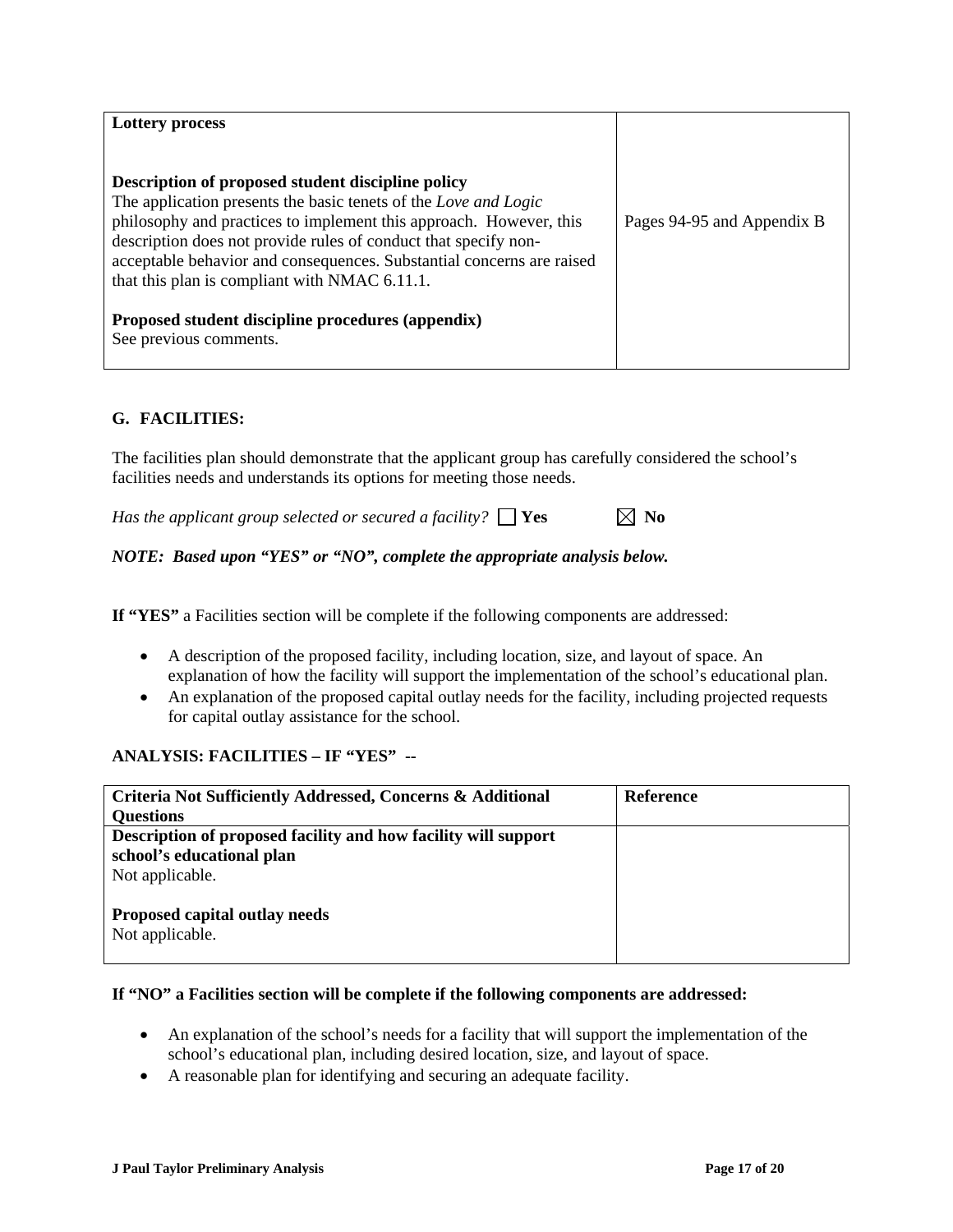• An explanation of the proposed capital outlay needs for the facility, including projected requests for capital outlay assistance for the school.

# **H. OTHER STUDENT SERVICES**

This section will be complete if the following components are addressed:

- A description of the school's plans for meeting the transportation needs of its students and plans for contracting services for transportation, if applicable.
- A description of the school's plans for meeting the food services needs of its students and plans for contracting services for food services.
- A description of the school's plans for providing student access to other services, including but not limited to counseling and health services and plans for contracting services, if applicable.

#### **ANALYSIS: Other Student Services**

| Criteria Not Sufficiently Addressed, Concerns & Additional                                                                                                                               | <b>Reference</b> |
|------------------------------------------------------------------------------------------------------------------------------------------------------------------------------------------|------------------|
| <b>Questions</b>                                                                                                                                                                         |                  |
| <b>Transportation</b>                                                                                                                                                                    |                  |
| <b>Food Service</b>                                                                                                                                                                      |                  |
| <b>Student access to other services</b><br>Meaningful detail is lacking to address how student academic and<br>career counseling needs, to include <i>Next Step Plans</i> , will be met. | Page 100         |

# **GOVERNANCE / MANAGEMENT PLAN SUMMARY**

Please summarize your analysis of the Governance/Management Plan Summary section of the school's application. Your summary should reflect your overall impression of the section as presented.

| $\sim$<br><b>Summary Analysis</b> |  |
|-----------------------------------|--|
|                                   |  |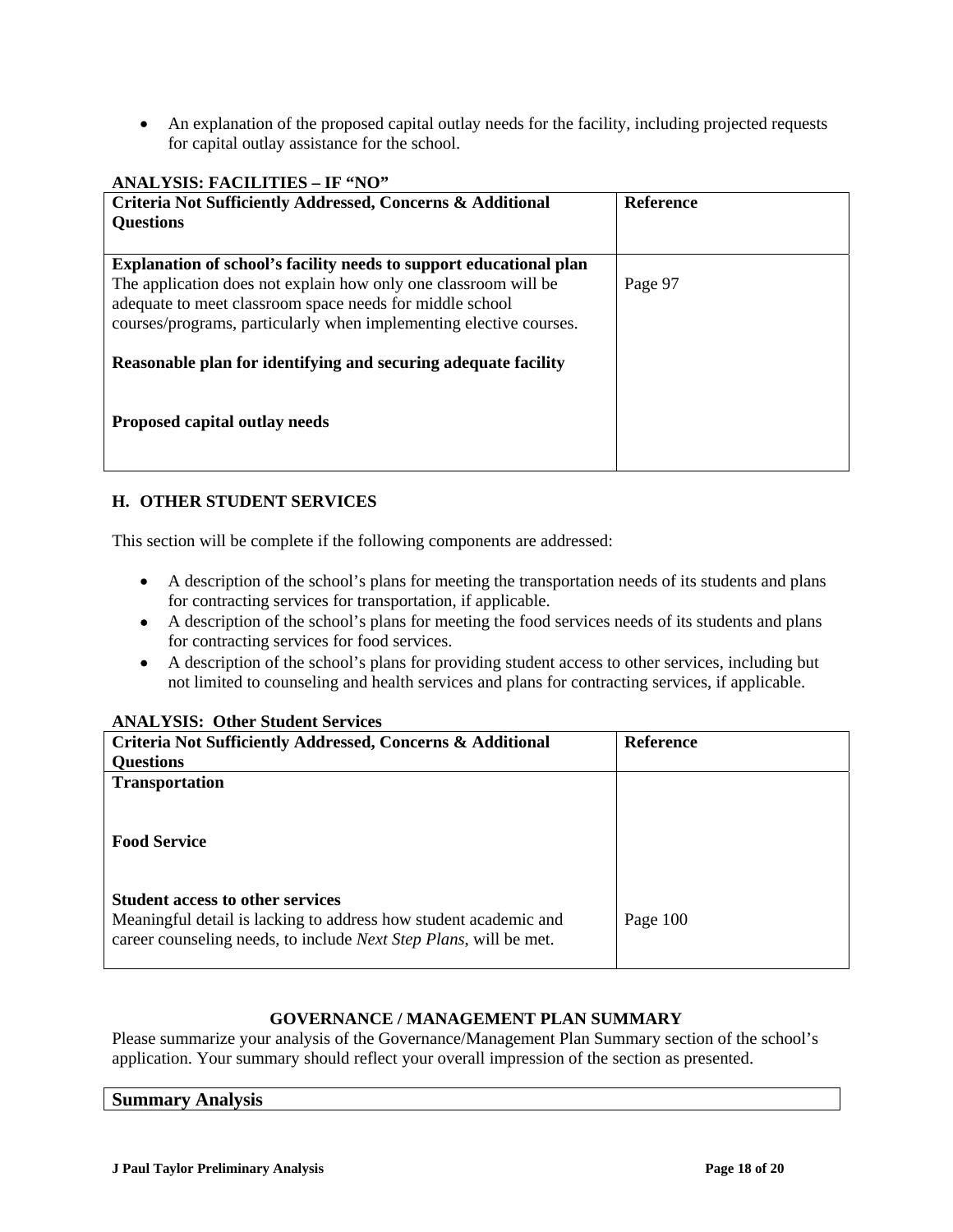- This section of the Plan adequately outlines how decisions are made at the school site and provides a convincing picture of the school leadership's capacity to successfully operate the school. It is not made clear why partnerships with NMSU's College of Arts and Sciences and Department of Human Performance, Dance, and Recreation for the delivery of JTPA's art, music, and PE classes/programs have been identified within this application (page 26-27) but not cited as partners in the Partnership section of the application. The application also does not articulate a plan for securing duly-licensed teachers to teach the art, music, and PE courses.
- This section does not provide adequate staffing patterns and does not demonstrate how the school will meet course requirements for the delivery of  $7<sup>th</sup>-8<sup>th</sup>$  grade curriculum. Staffing patterns and scheduling considerations for content specific certified teachers in core classes and course electives for middle school/upper grades 7 and 8 in this school are missing. Substantial concern is raised that a mentor will not be assigned to all new teachers until "after its (the school's) first year of operation." This is noncompliant with NM statutory requirements.
- This section reflects a clear understanding of Governing Council (GC) policies and procedures and is completed with specific, comprehensive, and accurate information that shows thorough preparation and presents a clear, realistic picture of how the GC will operate. A matrix to identify the GC members and their qualifications and diversity reflects wide-ranging areas of expertise.

# **VIII. REQUIREMENTS**

The Requirements section of the application addresses the necessary arrangements that school leaders must make to define the respective legal liability and responsibility of the governing body and the Public Education Department. These requirements include, but are not limited to, securing appropriate insurance coverage and identifying waivers that will be sought by the school from the Public Education Department.

# **A. LEGAL LIABILITY AND INSURANCE COVERAGE:**

The legal liability and insurance coverage section will be complete if contains:

• A statement that the charter school will participate in the public school insurance authority and will comply with all applicable rules of that authority.

# **ANALYSIS: LEGAL LIABILITY AND INSURANCE COVERAGE**

| <b>Criteria Not Sufficiently Addressed Concerns &amp; Additional</b><br><b>Questions</b> | Reference |
|------------------------------------------------------------------------------------------|-----------|
| Statement of public school insurance participation                                       |           |

# **B. WAIVERS**

The waivers section will be complete if the following components are addressed: